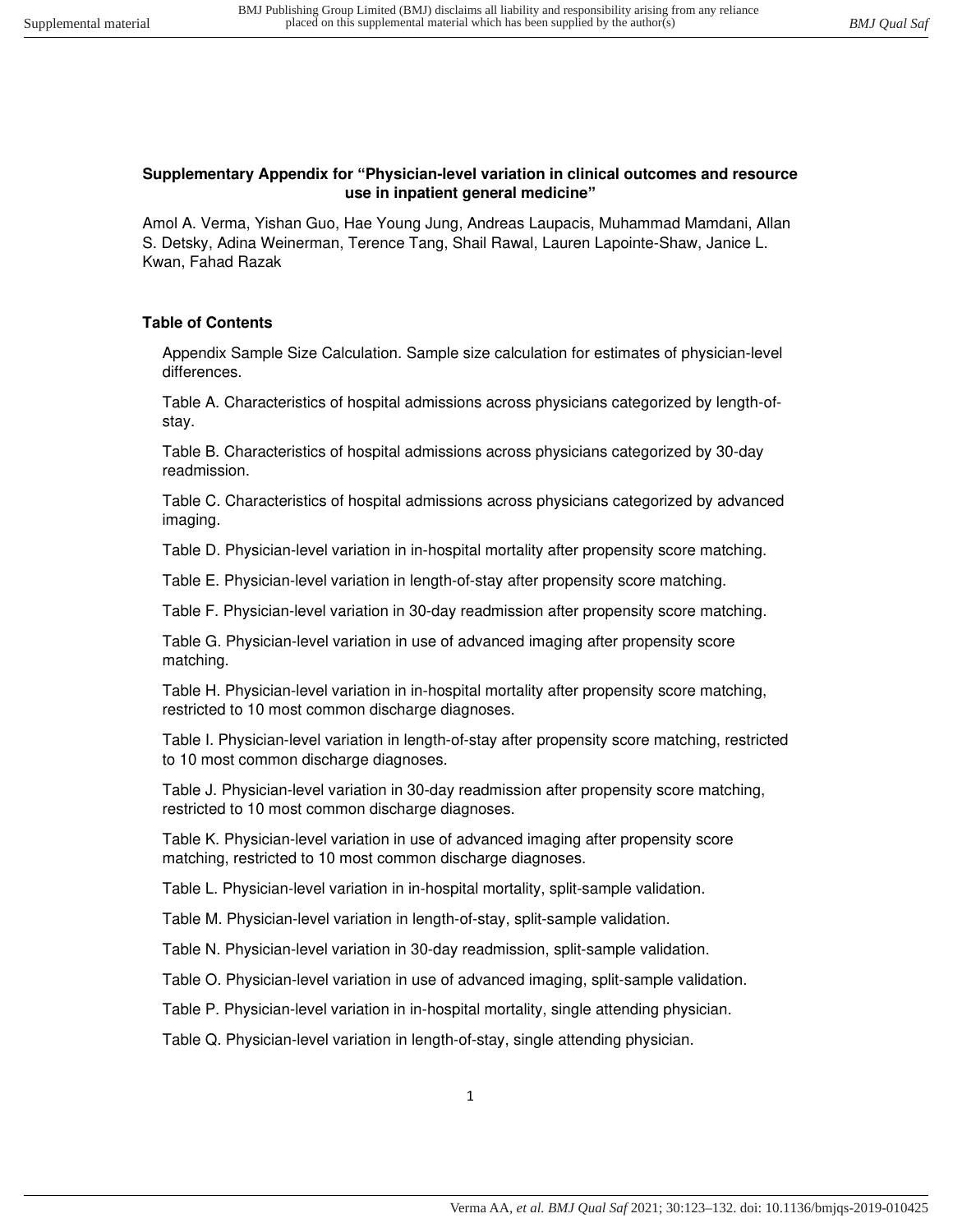Table R. Physician-level variation in 30-day readmission, single attending physician.

Table S. Physician-level variation in use of advanced imaging, single attending physician.

Table T. Characteristics of hospital admissions across physicians categorized by in-hospital mortality, excluding patients with a palliative diagnosis code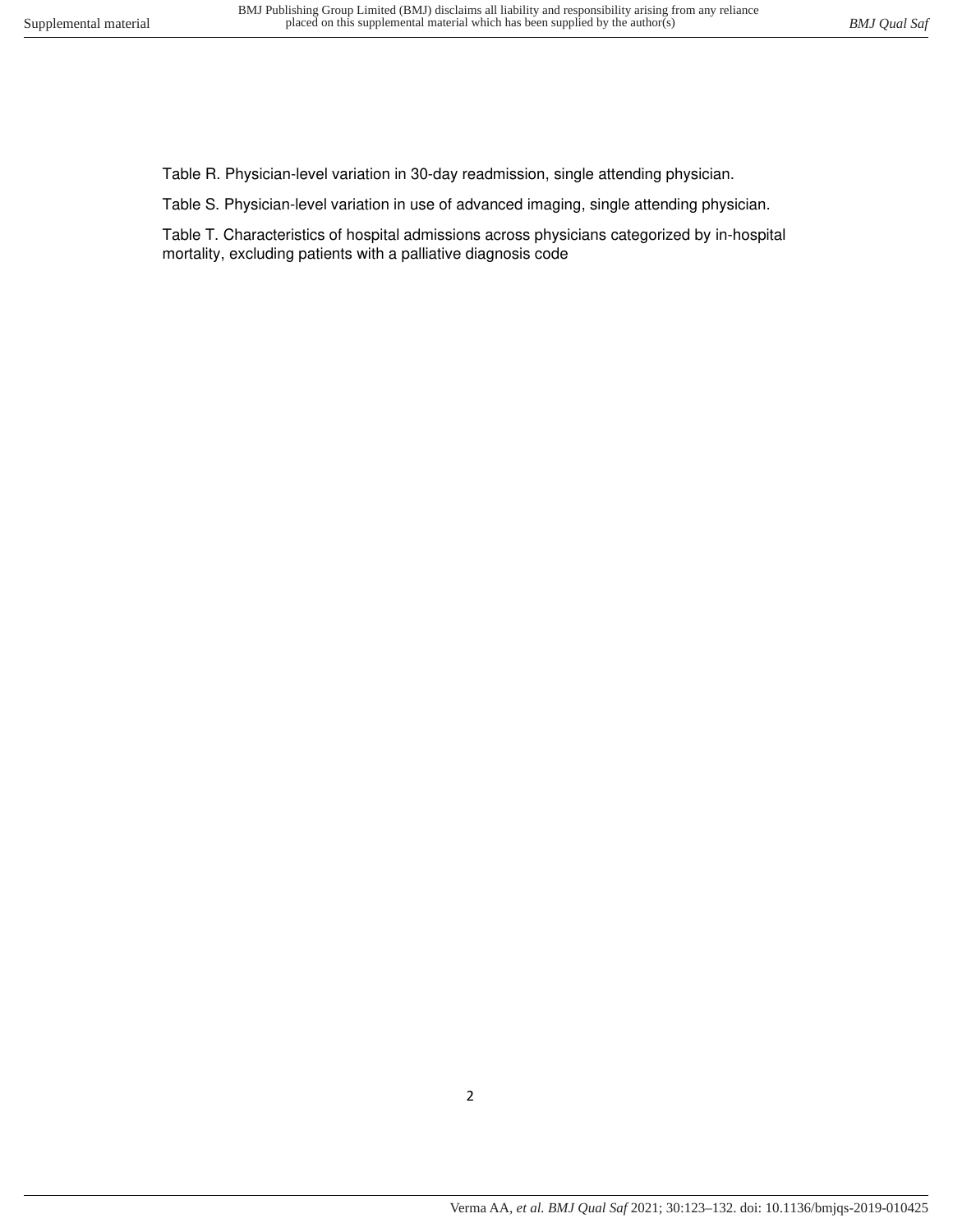### Appendix Sample Size Calculation

In order to determine whether there was sufficient sample size to determine if physician-level variations were stable over time, we estimated the sample size needed to identify a 1.4% physician-level difference in mortality and 2.3% difference in readmission rates. These differences reflect a 40% attenuation of the observed difference between the highest and lowest physician quartiles in our main analysis. We selected this difference because we observed a 42% attenuation in the physician-level difference in hospital length-of-stay and 36% attenuation in imaging use in the split-sample validation. To reflect the hierarchical nature of our data (hospitalizations clustered within physicians clustered within hospitals), we performed a power analysis by simulating hypothetical data based on 3-level logistic regression model estimates from our cohort.<sup>1</sup> Detailed steps follow below.

- 1. We used the data in our cohort ( $n = 103,503$ ) to estimate physician- and hospital-level variation by fitting a 3-level logistic regression model with random intercept terms at physician and hospital levels.
- 2. We used parameter estimates from step 1 to generate simulated cohorts with varying numbers of physicians per hospital, using 3-level logistic regression models to predict the outcome of interest. The number of patients per physician was fixed at the average number in our sample (760) and the number of hospitals was fixed at 7 to reflect our study cohort.
- 3. For each simulated cohort, we replicated the main analysis from our manuscript, comparing physicians in the highest and lowest quartile (categorized within-hospital) for each outcome. We used cluster-adjusted chi-squared tests (accounting for hospital-level clustering)<sup>2</sup> to test the hypothesis that the true difference between quartiles was larger than 1.4% for mortality, 2.3% for readmission, and 0.7 days for length-of-stay.
- 4. To estimate power, we repeated steps 2 and 3 for 1000 iterations for each value of the numbers of physicians per hospital ranging from 2 to 30. Finally, we computed power as the proportion of the 1000 iterations where the result was statistically significant. The result is shown below.

Interpretation: Statistical power to detect the relevant mortality and readmission differences was lower than to detect differences in hospital length-of-stay. In our main study sample (7 hospitals, 135 physicians) there were approximately 20 physicians per hospital, which would offer nearly 80% power to detect the relevant difference in all three outcomes. However, in the split-sample validation (7 hospitals, 80 physicians), there was less statistical power, particularly for mortality. Moreover, our process of assigning physicians to quartiles within a hospital is likely much less reliable with the smaller number of physicians per hospital. Thus, we did not have sufficient sample size to demonstrate stability over time in physician-level variations in mortality or readmission.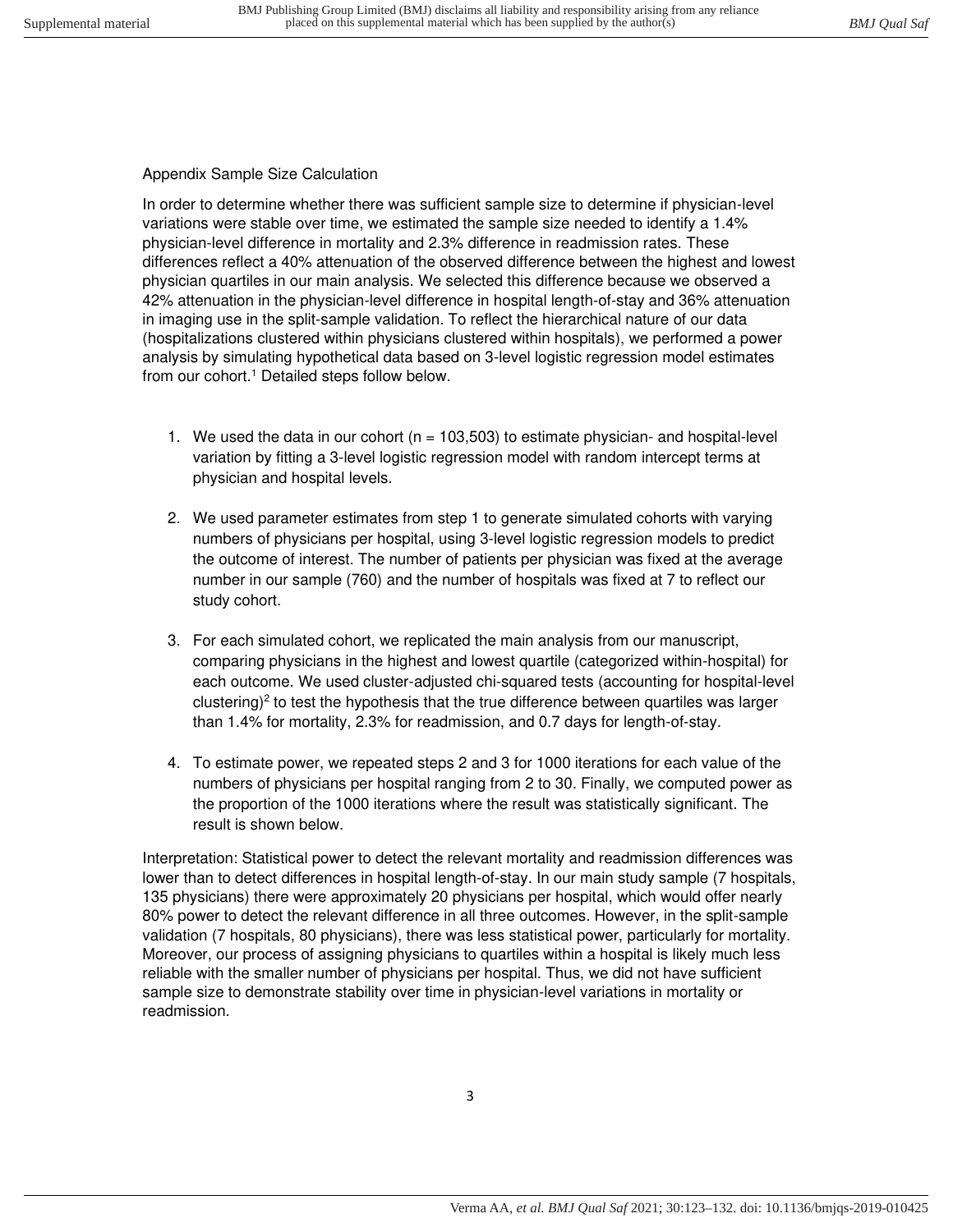

# Reference:

1. Gelman A, Hill J. Data analysis using regression and multilevel/hierarchical models (Analytical Methods for Social Research). 2006. Cambridge: Cambridge University Press.

2. Donner A, Birkett N, Buck C. Randomization by Cluster: Sample Size Requirements and Analysis. Am J Epidemiol 1981;114(6):906-914. doi:10.1093/oxfordjournals.aje.a113261.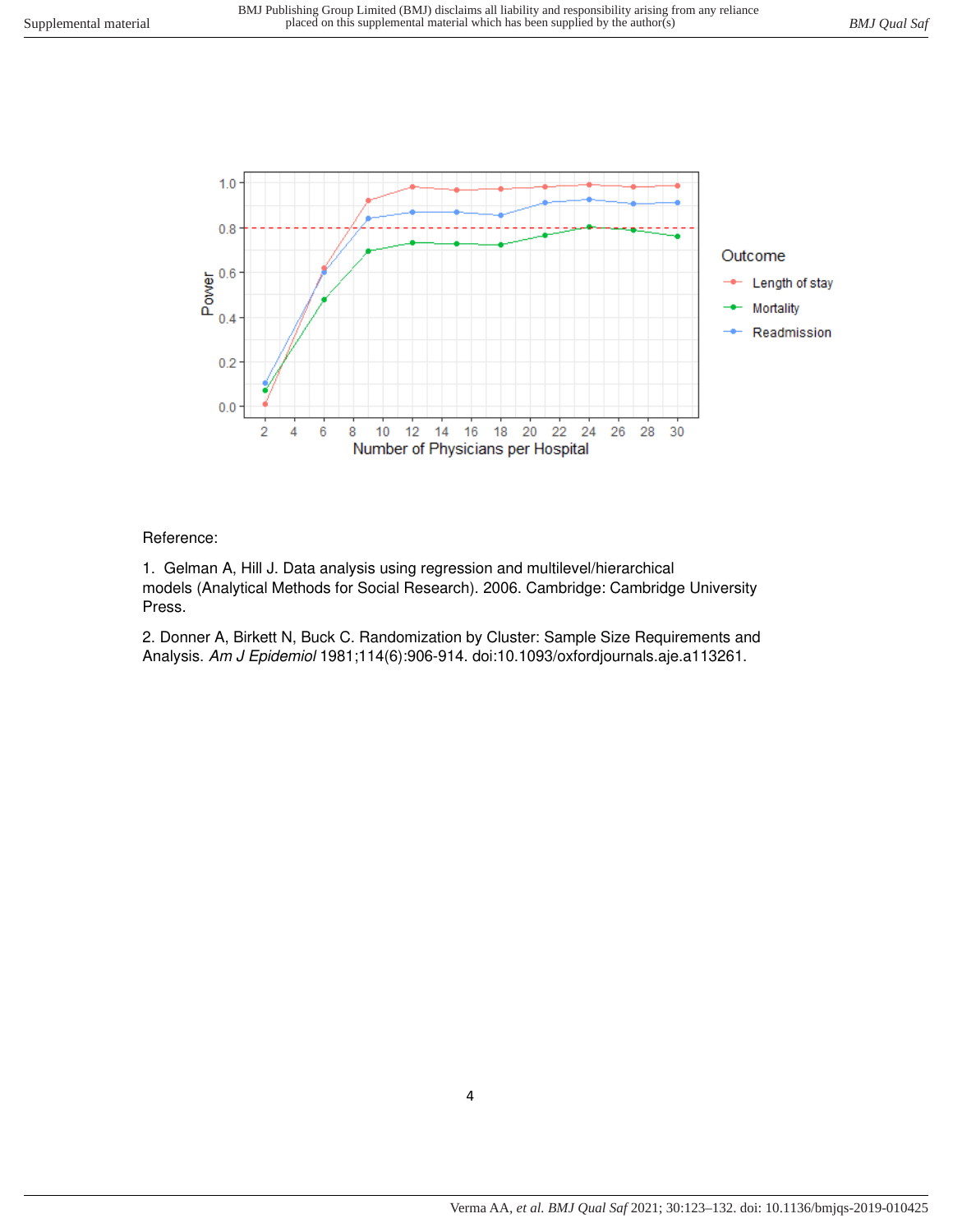# Table A. Characteristics of hospital admissions across physicians categorized by length-of-stay.

| Characteristic                                       | Physician Length-of-Stay Quartile |              |              |                | Maximum<br>standardized<br>difference |
|------------------------------------------------------|-----------------------------------|--------------|--------------|----------------|---------------------------------------|
|                                                      | $\mathbf{1}$                      | 2            | 3            | $\overline{4}$ |                                       |
| Number of admissions                                 | 27670                             | 28294        | 23294        | 23827          |                                       |
| Length-of-stay - days, mean (SD)                     | 5.7(5.4)                          | 6.1(5.7)     | 6.4(5.7)     | 6.9(5.9)       | 0.22                                  |
| Age - median (IQR)                                   | 72 (55, 83)                       | 73 (56, 84)  | 73 (56, 84)  | 74 (57, 84)    | 0.07                                  |
| Female Sex $- N$ (%)                                 | 14054 (50.8)                      | 14290 (50.5) | 11825 (50.8) | 12023 (50.5)   | 0.01                                  |
| High Charlson Comorbidity Score <sup>a</sup> - N (%) | 11438 (41.3)                      | 12265 (43.3) | 10107 (43.4) | 10100 (42.4)   | 0.04                                  |
| Day of admission - weekday                           | 20407 (73.8)                      | 20913 (73.9) | 16965 (72.8) | 17242 (72.4)   | 0.04                                  |
| Time of admission - daytime <sup>b</sup>             | 5640 (20.4)                       | 6305 (22.3)  | 4455 (19.1)  | 5883 (24.7)    | 0.14                                  |
| Previous hospitalization within 30 days - Yes<br>(%) | 3035 (11.3)                       | 3070 (11.2)  | 2554 (11.2)  | 2432 (10.5)    | 0.03                                  |
| LAPS Score <sup>c</sup> - mean, SD                   | 20.3(17.4)                        | 19.5 (17.2)  | 19.8 (17.4)  | 21.2 (17.9)    | 0.10                                  |
| Discharge Diagnoses <sup>d</sup>                     |                                   |              |              |                |                                       |
| Pneumonia                                            | 1511 (5.5)                        | 1554 (5.5)   | 1290 (5.5)   | 1247 (5.2)     | 0.01                                  |
| Urinary Tract Infection                              | 1436 (5.2)                        | 1564 (5.5)   | 1204 (5.2)   | 1313 (5.5)     | 0.02                                  |
| <b>Heart Failure</b>                                 | 1308 (4.7)                        | 1469 (5.2)   | 1223(5.3)    | 1161 (4.9)     | 0.02                                  |
| <b>COPD</b>                                          | 1219 (4.4)                        | 1264 (4.5)   | 1038(4.5)    | 1113(4.7)      | 0.01                                  |
| Stroke                                               | 829 (3.0)                         | 797 (2.8)    | 720 (3.1)    | 987(4.1)       | 0.07                                  |
| Gastrointestinal Hemorrhage                          | 856 (3.1)                         | 867 (3.1)    | 689 (3.0)    | 669 (2.8)      | 0.02                                  |
| Delirium, Dementia, Cognitive Disorder               | 769 (2.8)                         | 803(2.8)     | 661 (2.8)    | 707 (3.0)      | 0.01                                  |
| Fluid and Electrolyte Disorder                       | 778 (2.8)                         | 764 (2.7)    | 627(2.7)     | 596 (2.5)      | 0.02                                  |
| Intestinal Infection                                 | 739 (2.7)                         | 719 (2.5)    | 592(2.5)     | 546 (2.3)      | 0.02                                  |
| Diabetes mellitus with complication                  | 670 (2.4)                         | 664 (2.3)    | 539 (2.3)    | 581 (2.4)      | < 0.01                                |

Table A Legend. Physicians were categorized into quartiles within each hospital based on length-of-stay. The "maximum standardized difference" was calculated by comparing the two quartiles with the largest mean difference. <sup>a</sup>Charlson comorbidity score of 2 or greater was considered high comorbidity. <sup>b</sup>Admissions between 08:00 and 16:59 were considered "daytime" admissions. <sup>c</sup>LAPS: Laboratory-based acute physiology score, is a validated score to predict inpatient mortality, which ranges from 0 to 256 points, with higher scores indicating a higher risk of mortality, with higher scores indicating a higher risk of mortality. <sup>d</sup>The primary discharge diagnosis for each admission was categorized using the Clinical Classifications Software based on ICD-10 codes.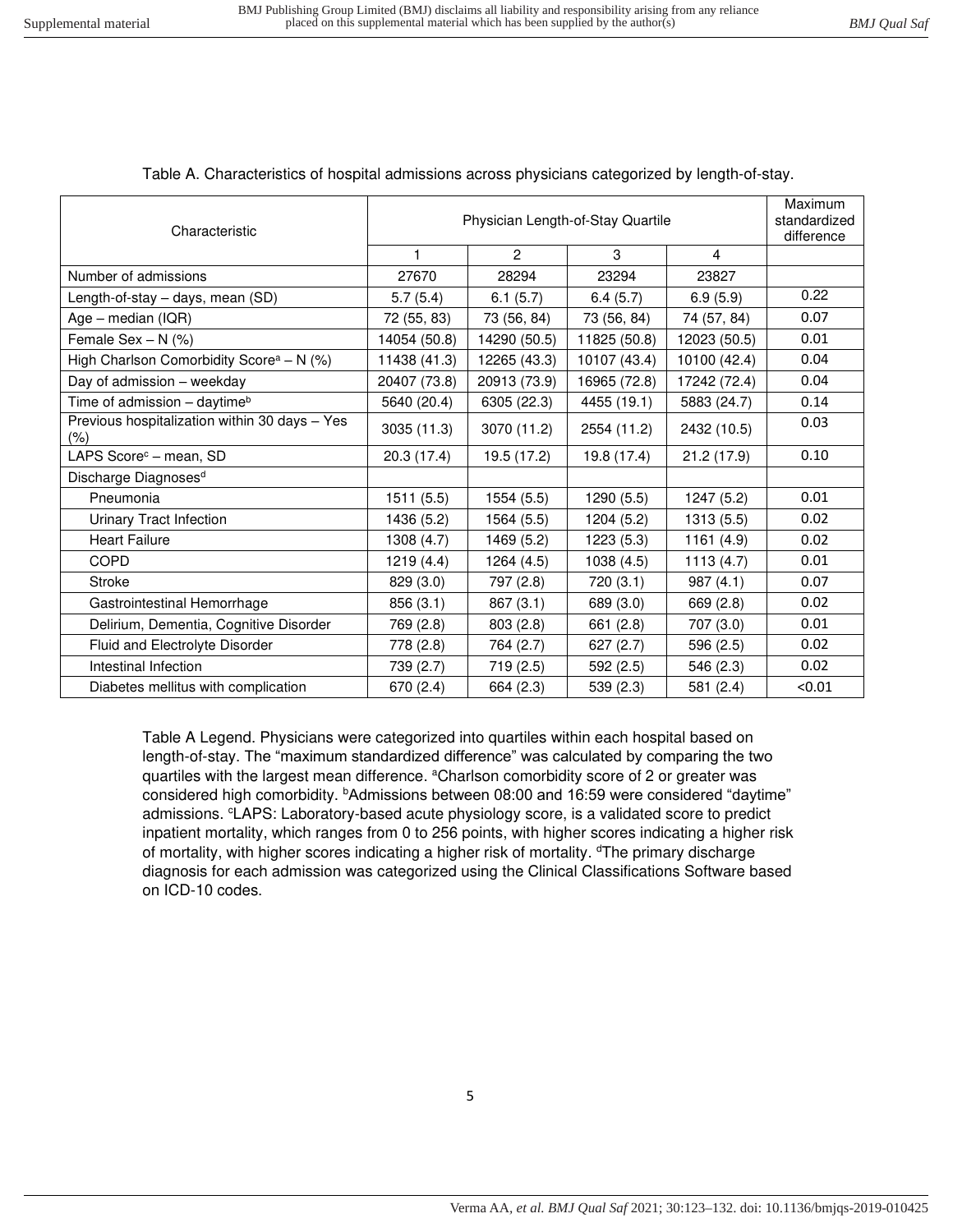# Table B. Characteristics of hospital admissions across physicians categorized by 30-day readmission.

| Characteristic                                           |              | Physician Readmission Quartile |              |              |      |
|----------------------------------------------------------|--------------|--------------------------------|--------------|--------------|------|
|                                                          | $\mathbf{1}$ | $\overline{2}$                 | 3            | 4            |      |
| Number of admissions                                     | 25320        | 26683                          | 27065        | 17016        |      |
| Readmission $- N$ (%)                                    | 3513 (13.9)  | 4267 (16.0)                    | 4446 (16.4)  | 3027 (17.8)  | 0.11 |
| $Age - median (IQR)$                                     | 72 (56, 83)  | 71 (55, 83)                    | 73 (56, 84)  | 72 (55, 83)  | 0.06 |
| Female Sex $- N$ (%)                                     | 12939 (51.1) | 13170 (49.4)                   | 13972 (51.6) | 8698 (51.1)  | 0.05 |
| High Charlson Comorbidity Score <sup>a</sup> - N (%)     | 9978 (39.4)  | 11033 (41.3)                   | 11094 (41.0) | 7222 (42.4)  | 0.06 |
| Day of admission - weekday                               | 18677 (73.8) | 19780 (74.1)                   | 19844 (73.3) | 12176 (71.6) | 0.06 |
| Time of admission - daytime <sup>b</sup>                 | 5531 (21.8)  | 5789 (21.7)                    | 5223 (19.3)  | 4050 (23.8)  | 0.11 |
| Previous hospitalization within 30 days - Yes<br>$(\% )$ | 2556 (10.2)  | 2925 (11.1)                    | 2889 (10.9)  | 1841 (11.0)  | 0.03 |
| LAPS Score <sup>c</sup> - mean, SD                       | 19.4 (16.6)  | 18.7 (16.6)                    | 20.0(17.0)   | 19.5 (16.6)  | 0.07 |
| Discharge Diagnoses <sup>d</sup>                         |              |                                |              |              |      |
| Pneumonia                                                | 1298(5.1)    | 1496 (5.6)                     | 1508 (5.6)   | 846 (5.0)    | 0.03 |
| Urinary Tract Infection                                  | 1432 (5.7)   | 1405(5.3)                      | 1468 (5.4)   | 1045(6.1)    | 0.04 |
| <b>Heart Failure</b>                                     | 1169 (4.6)   | 1358(5.1)                      | 1380 (5.1)   | 873(5.1)     | 0.02 |
| <b>COPD</b>                                              | 1194(4.7)    | 1194 (4.5)                     | 1274 (4.7)   | 765 (4.5)    | 0.01 |
| <b>Stroke</b>                                            | 887 (3.5)    | 792 (3.0)                      | 756 (2.8)    | 481 (2.8)    | 0.04 |
| Gastrointestinal Hemorrhage                              | 742 (2.9)    | 884 (3.3)                      | 819(3.0)     | 495 (2.9)    | 0.02 |
| Delirium, Dementia, Cognitive Disorder                   | 739 (2.9)    | 738 (2.8)                      | 796 (2.9)    | 497 (2.9)    | 0.01 |
| Fluid and Electrolyte Disorder                           | 726 (2.9)    | 704 (2.6)                      | 723 (2.7)    | 514(3.0)     | 0.02 |
| Intestinal Infection                                     | 686 (2.7)    | 685 (2.6)                      | 682 (2.5)    | 429 (2.5)    | 0.01 |
| Diabetes mellitus with complication                      | 625(2.5)     | 649 (2.4)                      | 659 (2.4)    | 440 (2.6)    | 0.01 |

Table B Legend. Physicians were categorized into quartiles within each hospital based on the rate of 30-day readmission at a participating hospital. Patients who died in hospital were excluded from the calculation. <sup>a</sup>Charlson comorbidity score of 2 or greater was considered high comorbidity. <sup>b</sup>Admissions between 08:00 and 16:59 were considered "daytime" admissions. <sup>c</sup>LAPS: Laboratory-based acute physiology score, is a validated score to predict inpatient mortality, which ranges from 0 to 256 points, with higher scores indicating a higher risk of mortality. <sup>d</sup>The primary discharge diagnosis for each admission was categorized using the Clinical Classifications Software based on ICD-10 codes.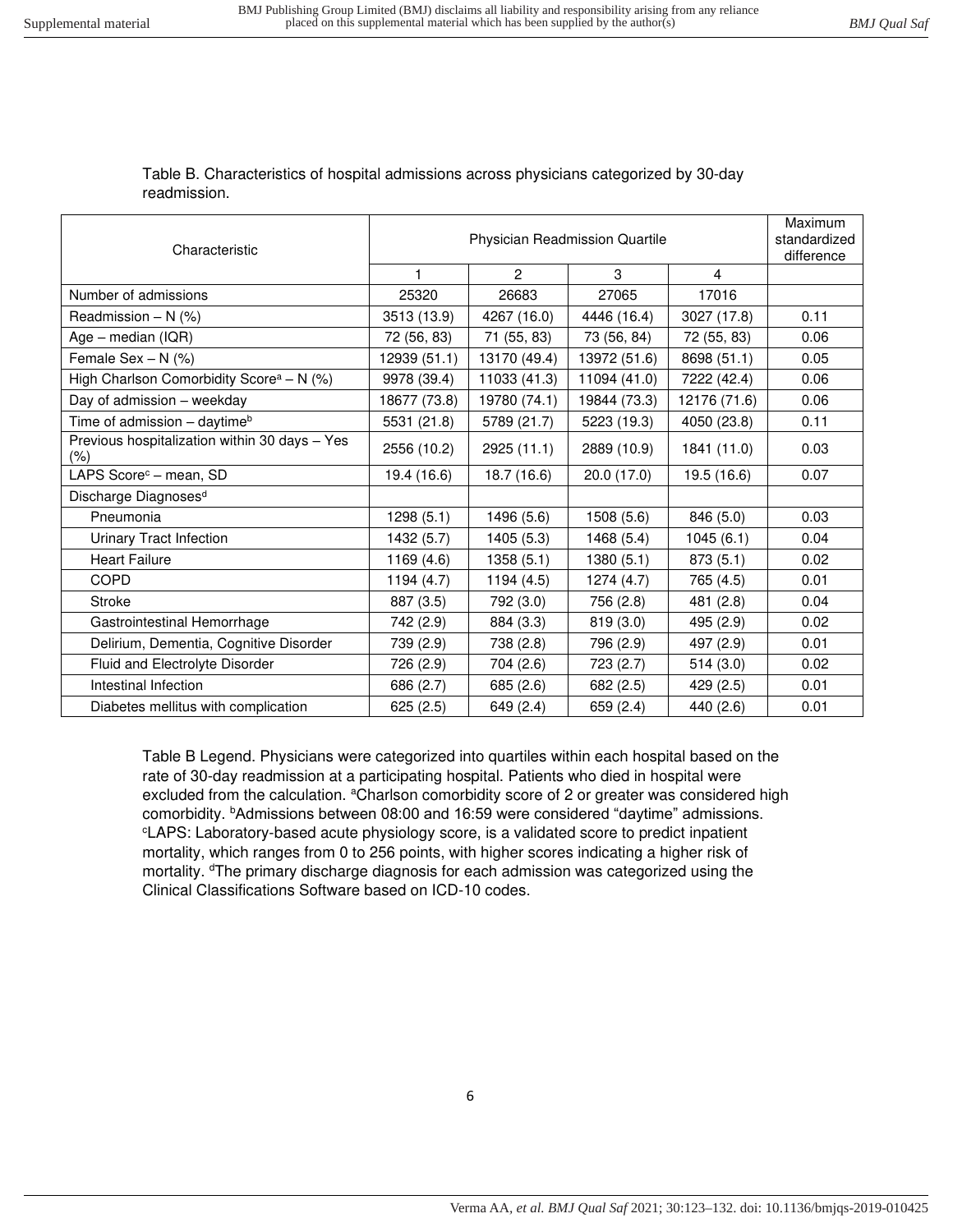### Table C. Characteristics of hospital admissions across physicians categorized by advanced imaging.

| Characteristic                                          | Physician Imaging Quartile |                |              |              | Maximum<br>Standardized<br><b>Difference</b> |
|---------------------------------------------------------|----------------------------|----------------|--------------|--------------|----------------------------------------------|
|                                                         | $\mathbf{1}$               | $\overline{2}$ | 3            | 4            |                                              |
| Number of Admissions                                    | 29252                      | 26348          | 19679        | 27806        |                                              |
| Advanced Imaging - tests, mean (SD)                     | 1.1(1.3)                   | 1.2(1.3)       | 1.3(1.4)     | 1.5(1.5)     | 0.26                                         |
| Age - median (IQR)                                      | 73.0 (55, 84)              | 73 (56, 84)    | 73 (56, 84)  | 73 (56, 84)  | 0.03                                         |
| Female Sex $- N$ (%)                                    | 14958 (51.1)               | 13346 (50.7)   | 9952 (50.6)  | 13936 (50.1) | 0.02                                         |
| High Charlson Comorbidity Score <sup>a</sup> - N $(\%)$ | 12488 (42.7)               | 11031 (41.9)   | 8120 (41.3)  | 12271 (44.1) | 0.06                                         |
| Day of admission - weekday                              | 21532 (73.6)               | 18690 (70.9)   | 14580 (74.1) | 20725 (74.5) | 0.08                                         |
| Time of admission - daytime <sup>b</sup>                | 6315(21.6)                 | 5452 (20.7)    | 4172 (21.2)  | 6344 (22.8)  | 0.05                                         |
| Previous hospitalization within 30 days - Yes<br>(% )   | 3254 (11.4)                | 2818 (11.0)    | 2037 (10.7)  | 2982 (11.0)  | 0.03                                         |
| LAPS Score <sup>c</sup> - mean, SD                      | 20.2 (17.5)                | 20.5 (17.5)    | 20.7 (17.7)  | 19.5 (17.2)  | 0.07                                         |
| Discharge Diagnoses <sup>d</sup>                        |                            |                |              |              |                                              |
| Pneumonia                                               | 1535 (5.2)                 | 1471 (5.6)     | 1043(5.3)    | 1553 (5.6)   | 0.02                                         |
| Urinary Tract Infection                                 | 1468 (5.0)                 | 1423 (5.4)     | 1155(5.9)    | 1471 (5.3)   | 0.04                                         |
| <b>Heart Failure</b>                                    | 1527 (5.2)                 | 1329 (5.0)     | 936 (4.8)    | 1369 (4.9)   | 0.02                                         |
| COPD                                                    | 1299 (4.4)                 | 1287 (4.9)     | 846 (4.3)    | 1202 (4.3)   | 0.03                                         |
| <b>Stroke</b>                                           | 831 (2.8)                  | 774 (2.9)      | 626 (3.2)    | 1102 (4.0)   | 0.06                                         |
| Gastrointestinal Hemorrhage                             | 942 (3.2)                  | 763 (2.9)      | 579 (2.9)    | 797 (2.9)    | 0.02                                         |
| Delirium, Dementia, Cognitive Disorder                  | 843 (2.9)                  | 756 (2.9)      | 547 (2.8)    | 794 (2.9)    | 0.01                                         |
| Fluid and Electrolyte Disorder                          | 866 (3.0)                  | 718 (2.7)      | 492 (2.5)    | 689 (2.5)    | 0.03                                         |
| Intestinal Infection                                    | 764 (2.6)                  | 630 (2.4)      | 508(2.6)     | 694 (2.5)    | 0.01                                         |
| Diabetes mellitus with complication                     | 723 (2.5)                  | 632 (2.4)      | 468 (2.4)    | 631 (2.3)    | 0.01                                         |

Table C Legend. Physicians were categorized into quartiles within each hospital based on the use of advanced imaging, defined as number of CT, ultrasound, and MRI scans per admission. aCharlson comorbidity score of 2 or greater was considered high comorbidity. **bAdmissions** between 08:00 and 16:59 were considered "daytime" admissions. CLAPS: Laboratory-based acute physiology score, is a validated score to predict inpatient mortality, which ranges from 0 to 256 points, with higher scores indicating a higher risk of mortality. <sup>d</sup>The primary discharge diagnosis for each admission was categorized using the Clinical Classifications Software based on ICD-10 codes.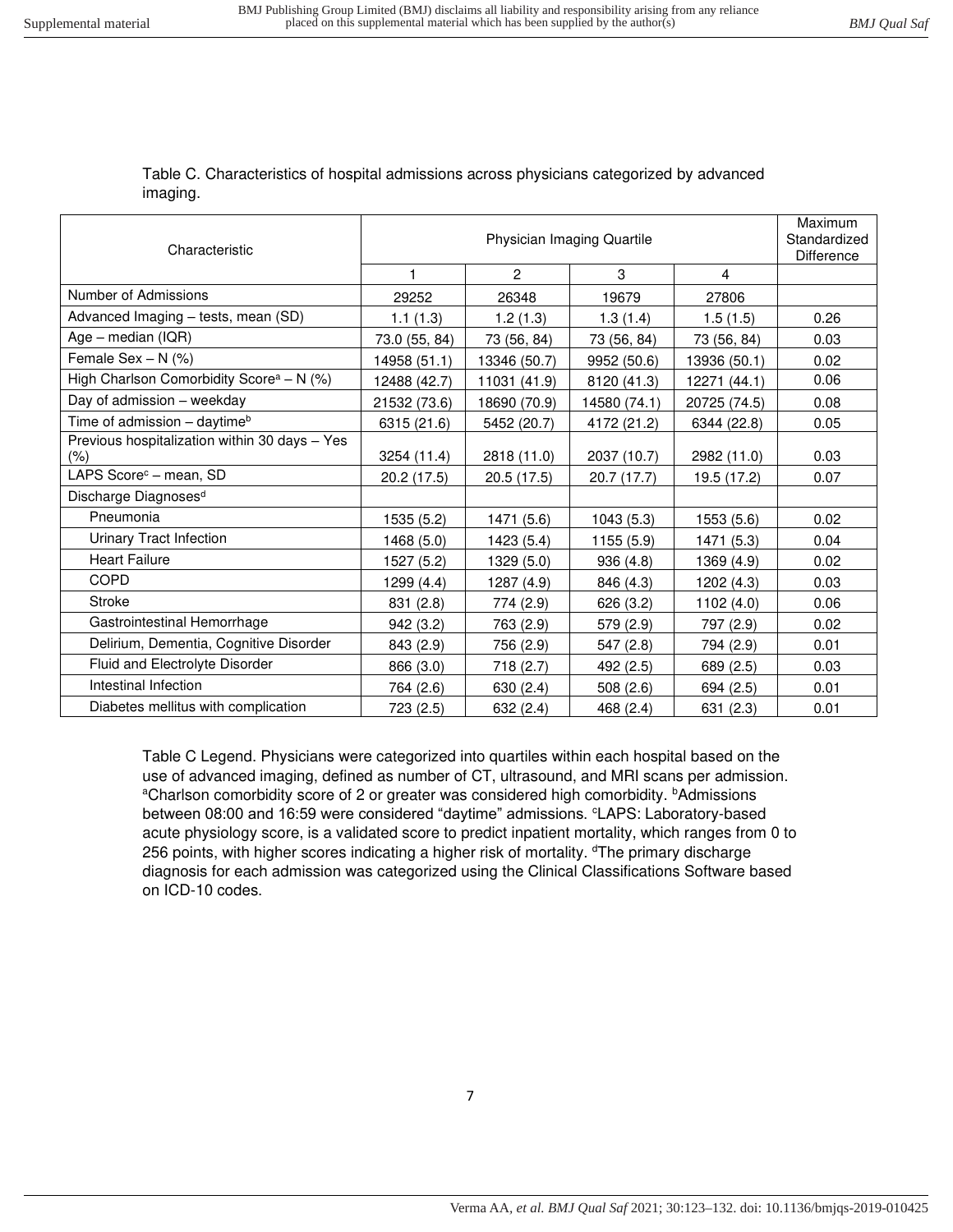|                                                          | Lowest<br>Physician<br>Quartile | Highest<br>Physician<br>Quartile | Standardized<br><b>Difference</b> |
|----------------------------------------------------------|---------------------------------|----------------------------------|-----------------------------------|
| Number of Admissions                                     | 13476                           | 13476                            |                                   |
| Mortality $- N$ (%)                                      | 524 (3.9)                       | 854 (6.3)                        | $0.11*$                           |
| $Age - median (IQR)$                                     | 72 (56, 83)                     | 72 (56, 83)                      | < 0.01                            |
| Female Sex $- N$ (%)                                     | 6764 (50.2)                     | 6764 (50.2)                      | < 0.01                            |
| High Charlson Comorbidity Score <sup>a</sup> - N (%)     | 5927 (44.0)                     | 6102 (45.3)                      | 0.03                              |
| Day of admission - weekday                               | 9979 (74.1)                     | 10351 (76.8)                     | 0.06                              |
| Time of admission - daytime <sup>b</sup>                 | 2680 (19.9)                     | 3361 (24.9)                      | 0.12                              |
| Previous hospitalization within 30 days - Yes<br>$(\% )$ | 1474 (11.2)                     | 1657 (12.6)                      | 0.04                              |
| LAPS Score <sup>c</sup> - mean, SD                       | 19.2 (16.8)                     | 19.9 (17.2)                      | 0.04                              |
| Discharge Diagnoses <sup>d</sup>                         |                                 |                                  |                                   |
| Pneumonia                                                | 806 (6.0)                       | 706 (5.2)                        | 0.03                              |
| Urinary Tract Infection                                  | 773 (5.7)                       | 691 (5.1)                        | 0.03                              |
| <b>Heart Failure</b>                                     | 693(5.1)                        | 789 (5.9)                        | 0.03                              |
| <b>COPD</b>                                              | 636 (4.7)                       | 623 (4.6)                        | 0.01                              |
| <b>Stroke</b>                                            | 349 (2.6)                       | 276(2.0)                         | 0.04                              |
| Gastrointestinal Hemorrhage                              | 438 (3.3)                       | 520 (3.9)                        | 0.03                              |
| Delirium, Dementia, Cognitive Disorder                   | 393 (2.9)                       | 403 (3.0)                        | < 0.01                            |
| Fluid and Electrolyte Disorder                           | 360(2.7)                        | 380(2.8)                         | 0.01                              |
| Intestinal Infection                                     | 367(2.7)                        | 359(2.7)                         | < 0.01                            |
| Diabetes mellitus with complication                      | 318(2.4)                        | 362 (2.7)                        | 0.02                              |

Table D. Physician-level variation in in-hospital mortality after propensity score matching.

Table D Legend. Physicians were categorized into quartiles within each hospital based on inhospital mortality. Admissions were matched in the highest and lowest quartile based on age, sex, hospital site, fiscal year of admission and propensity score. A standardized difference less than 0.1 is considered to be well-balanced. \*The p-value for the difference in mortality between highest and lowest physician quartile was <0.01. <sup>a</sup>Charlson comorbidity score of 2 or greater was considered high comorbidity. <sup>b</sup>Admissions between 08:00 and 16:59 were considered "daytime" admissions. <sup>c</sup>LAPS: Laboratory-based acute physiology score, is a validated score to predict inpatient mortality, which ranges from 0 to 256 points, with higher scores indicating a higher risk of mortality. <sup>d</sup>The primary discharge diagnosis for each admission was categorized using the Clinical Classifications Software based on ICD-10 codes.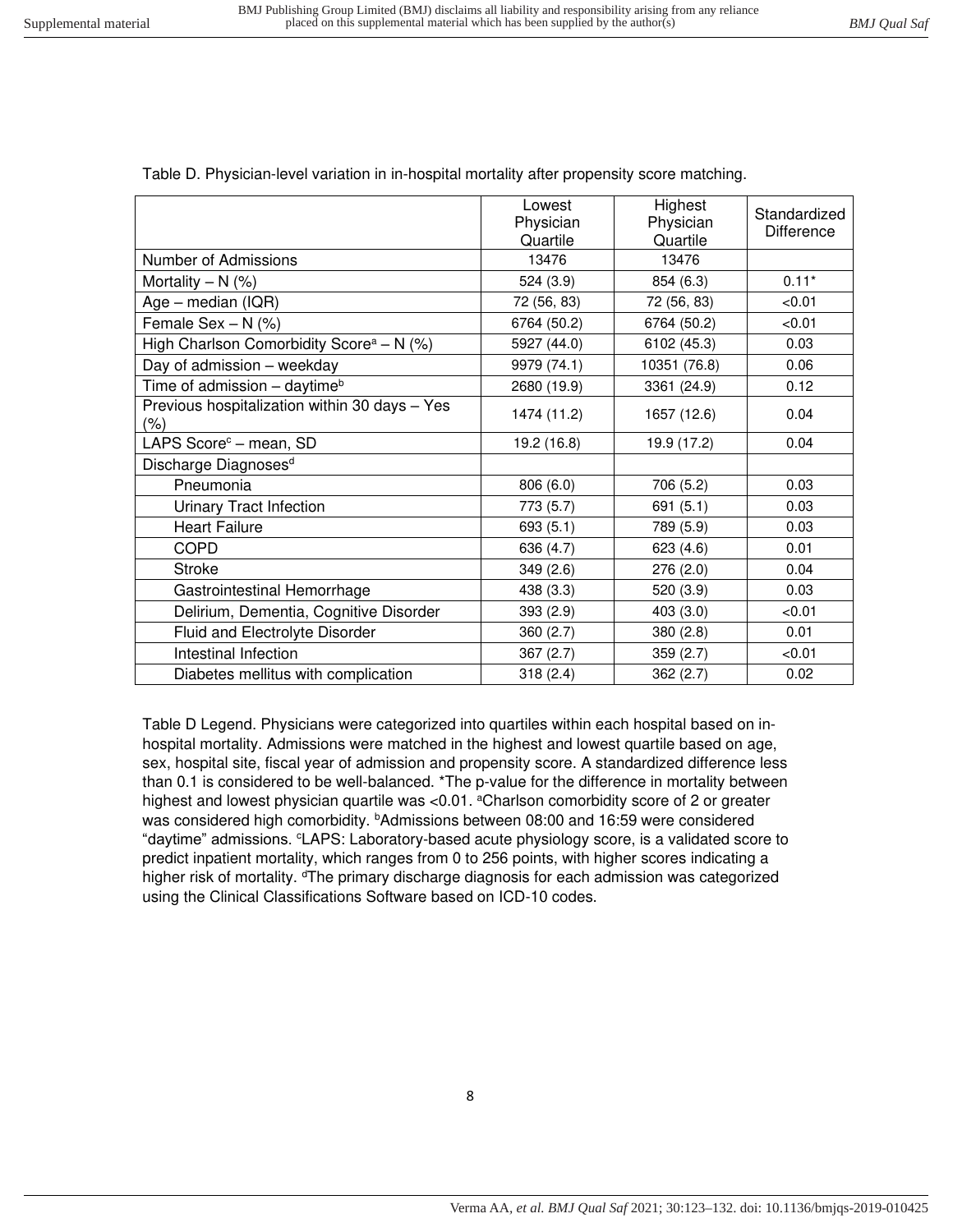|                                                      | Lowest<br>Physician<br>Quartile | Highest<br>Physician<br>Quartile | Standardized<br><b>Difference</b> |
|------------------------------------------------------|---------------------------------|----------------------------------|-----------------------------------|
| Number of Admissions                                 | 18119                           | 18119                            |                                   |
| Length-of-Stay - days, mean (SD)                     | 5.7(5.4)                        | 6.9(5.9)                         | $0.21*$                           |
| $Age - median (IQR)$                                 | 74 (58, 84)                     | 74 (58, 84)                      | < 0.01                            |
| Female Sex $- N$ (%)                                 | 9102 (50.2)                     | 9102 (50.2)                      | < 0.01                            |
| High Charlson Comorbidity Score <sup>a</sup> - N (%) | 7522 (41.5)                     | 7813 (43.1)                      | 0.03                              |
| Day of admission - weekday                           | 13343 (73.6)                    | 13148 (72.6)                     | 0.02                              |
| Time of admission - daytime <sup>b</sup>             | 3582 (19.8)                     | 4212 (23.2)                      | 0.09                              |
| Previous hospitalization within 30 days - Yes<br>(%) | 1883 (10.7)                     | 1833 (10.4)                      | 0.01                              |
| LAPS Score <sup>c</sup> - mean, SD                   | 21.0(17.5)                      | 21.3 (17.9)                      | 0.02                              |
| Discharge Diagnoses <sup>d</sup>                     |                                 |                                  |                                   |
| Pneumonia                                            | 1046 (5.8)                      | 984 (5.4)                        | 0.02                              |
| <b>Urinary Tract Infection</b>                       | 1006 (5.6)                      | 1043 (5.8)                       | < 0.01                            |
| <b>Heart Failure</b>                                 | 952(5.3)                        | 940 (5.2)                        | < 0.01                            |
| <b>COPD</b>                                          | 847 (4.7)                       | 953 (5.3)                        | 0.03                              |
| <b>Stroke</b>                                        | 596 (3.3)                       | 723 (4.0)                        | 0.04                              |
| Gastrointestinal Hemorrhage                          | 592 (3.3)                       | 539 (3.0)                        | 0.02                              |
| Delirium, Dementia, Cognitive Disorder               | 574 (3.2)                       | 593 (3.3)                        | < 0.01                            |
| Fluid and Electrolyte Disorder                       | 534 (2.9)                       | 445 (2.5)                        | 0.03                              |
| Intestinal Infection                                 | 483 (2.7)                       | 417 $(2.3)$                      | 0.02                              |
| Diabetes mellitus with complication                  | 430 (2.4)                       | 473 (2.6)                        | 0.02                              |

Table E. Physician-level variation in length-of-stay after propensity score matching.

Table E Legend. Physicians were categorized into quartiles within each hospital based on length-of-stay. Admissions were matched in the highest and lowest quartile based on age, sex, hospital site, fiscal year of admission and propensity score. A standardized difference less than 0.1 is considered to be well-balanced. \*The p-value for the difference in length-of-stay between highest and lowest physician quartile was <0.01. <sup>a</sup>Charlson comorbidity score of 2 or greater was considered high comorbidity. <sup>b</sup>Admissions between 08:00 and 16:59 were considered "daytime" admissions. <sup>c</sup>LAPS: Laboratory-based acute physiology score, is a validated score to predict inpatient mortality, which ranges from 0 to 256 points, with higher scores indicating a higher risk of mortality. <sup>d</sup>The primary discharge diagnosis for each admission was categorized using the Clinical Classifications Software based on ICD-10 codes.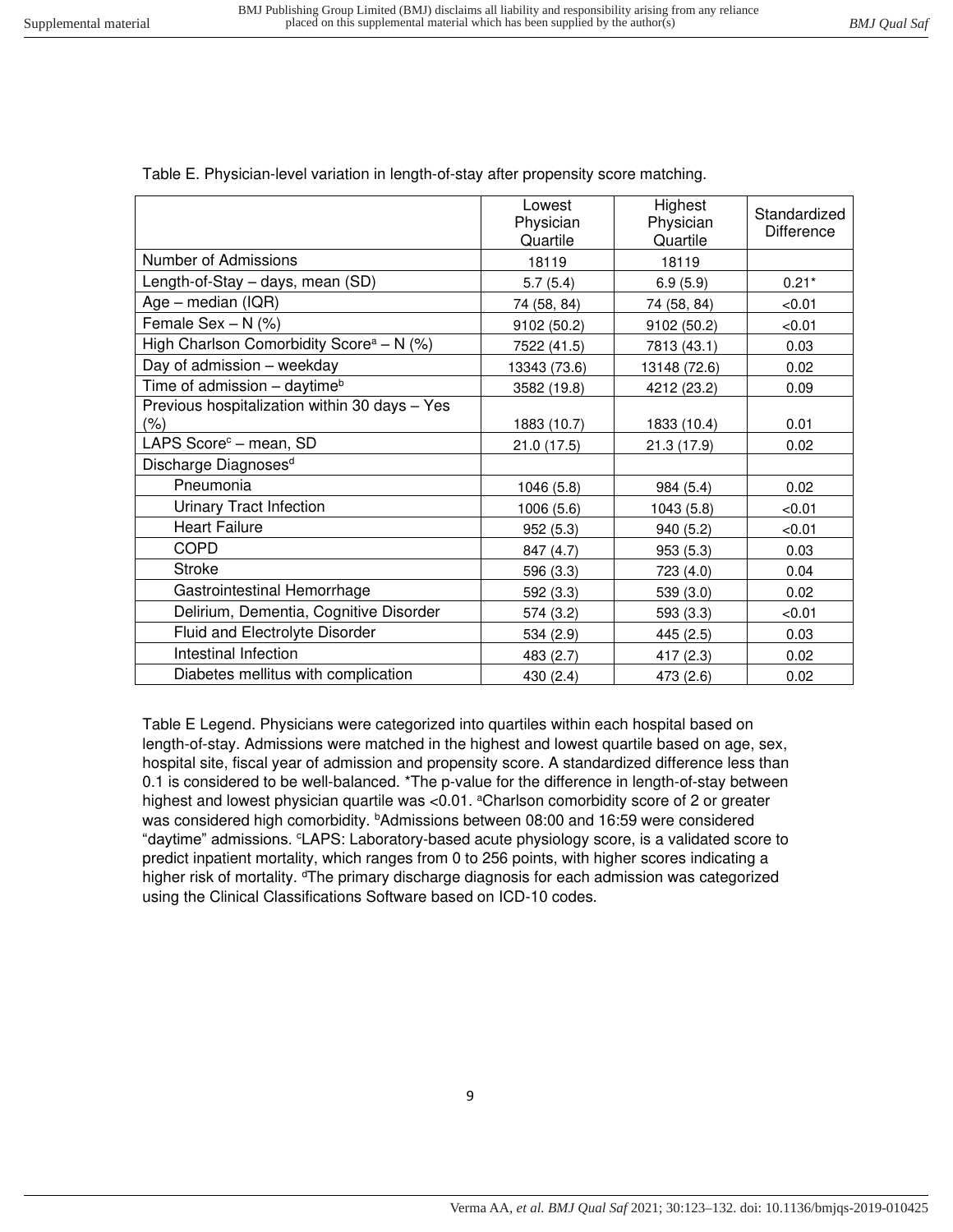|                                                      | Lowest<br>Physician<br>Quartile | Highest<br>Physician<br>Quartile | Standardized<br>Difference |
|------------------------------------------------------|---------------------------------|----------------------------------|----------------------------|
| Number of Admissions                                 | 13497                           | 13497                            |                            |
| Readmission $- N$ (%)                                | 1927 (14.3)                     | 2370 (17.6)                      | $0.09*$                    |
| $Age - median (IQR)$                                 | 74 (58, 84)                     | 74 (58, 84)                      | < 0.01                     |
| Female Sex - N (%)                                   | 6912 (51.2)                     | 6912 (51.2)                      | < 0.01                     |
| High Charlson Comorbidity Score <sup>a</sup> - N (%) | 5670 (42.0)                     | 5682 (42.1)                      | < 0.01                     |
| Day of admission - weekday                           | 9927 (73.5)                     | 9661 (71.6)                      | 0.04                       |
| Time of admission - daytime <sup>b</sup>             | 2920 (21.6)                     | 3185 (23.6)                      | 0.05                       |
| Previous hospitalization within 30 days - Yes<br>(%) | 1387 (10.4)                     | 1435 (10.7)                      | 0.01                       |
| LAPS Score <sup>c</sup> - mean, SD                   | 19.8 (16.3)                     | 20.1(16.7)                       | 0.02                       |
| Discharge Diagnoses <sup>d</sup>                     |                                 |                                  |                            |
| Pneumonia                                            | 758 (5.6)                       | 710(5.3)                         | 0.02                       |
| Urinary Tract Infection                              | 784 (5.8)                       | 902(6.7)                         | 0.04                       |
| <b>Heart Failure</b>                                 | 688 (5.1)                       | 772 (5.7)                        | 0.03                       |
| <b>COPD</b>                                          | 691 (5.1)                       | 688 (5.1)                        | < 0.01                     |
| <b>Stroke</b>                                        | 467 (3.5)                       | 434 (3.2)                        | 0.01                       |
| Gastrointestinal Hemorrhage                          | 412(3.1)                        | 429 (3.2)                        | 0.01                       |
| Delirium, Dementia, Cognitive Disorder               | 445 (3.3)                       | 456 (3.4)                        | 0.01                       |
| Fluid and Electrolyte Disorder                       | 421 (3.1)                       | 448 (3.3)                        | 0.01                       |
| Intestinal Infection                                 | 381(2.8)                        | 346(2.6)                         | 0.02                       |
| Diabetes mellitus with complication                  | 341 (2.5)                       | 355(2.6)                         | 0.01                       |

Table F. Physician-level variation in 30-day readmission after propensity score matching.

Table F Legend. Physicians were categorized into quartiles within each hospital based on the rate of 30-day readmission at a participating hospital. Admissions were matched in the highest and lowest quartile based on age, sex, hospital site, fiscal year of admission and propensity score. A standardized difference less than 0.1 is considered to be well-balanced. \*The p-value for the difference in readmission between highest and lowest physician quartile was <0.01. aCharlson comorbidity score of 2 or greater was considered high comorbidity. **bAdmissions** between 08:00 and 16:59 were considered "daytime" admissions. <sup>c</sup>LAPS: Laboratory-based acute physiology score, is a validated score to predict inpatient mortality, which ranges from 0 to 256 points, with higher scores indicating a higher risk of mortality. <sup>d</sup>The primary discharge diagnosis for each admission was categorized using the Clinical Classifications Software based on ICD-10 codes.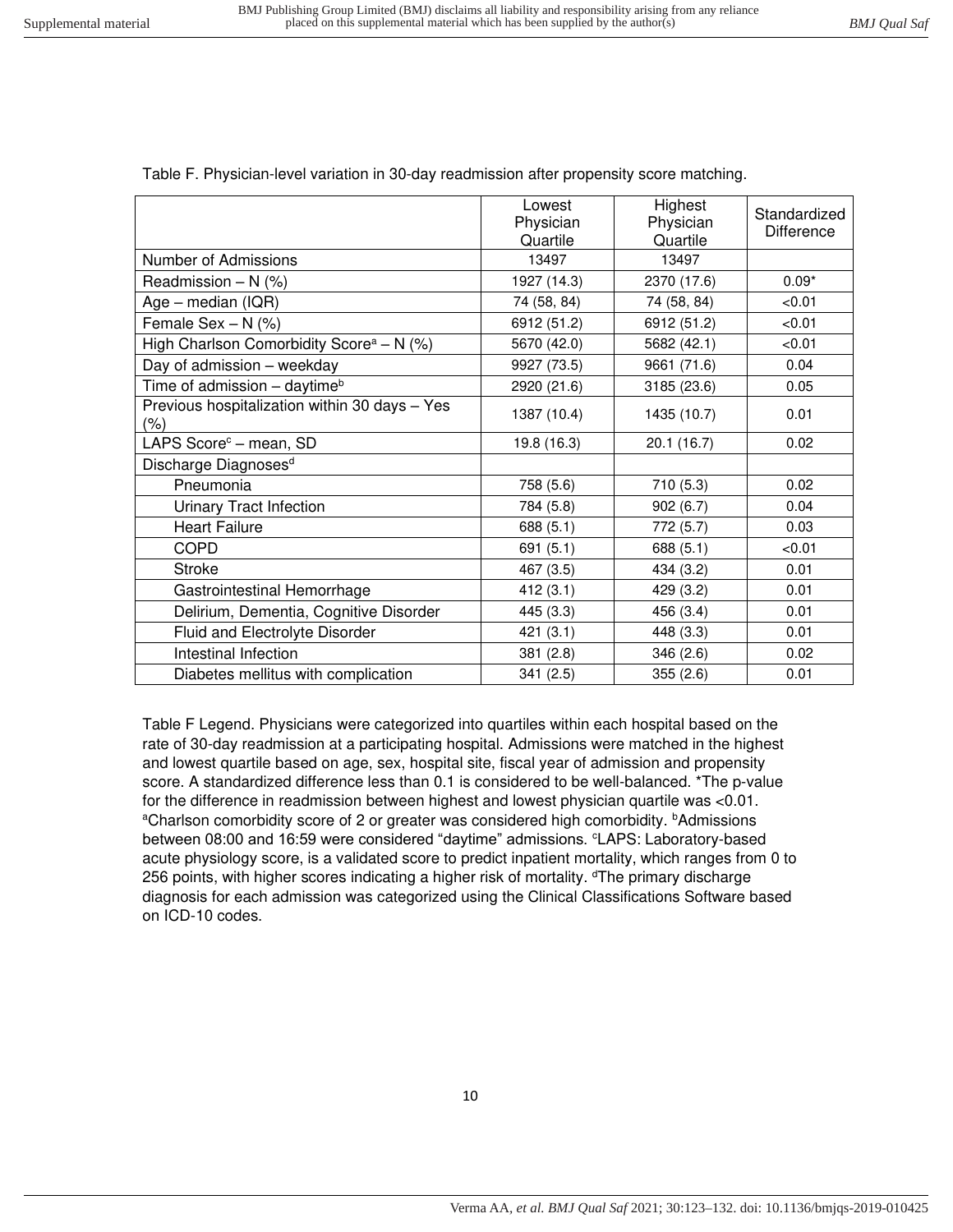|                                                          | Lowest<br>Physician<br>Quartile | Highest<br>Physician<br>Quartile | Standardized<br><b>Difference</b> |
|----------------------------------------------------------|---------------------------------|----------------------------------|-----------------------------------|
| Number of Admissions                                     | 19821                           | 19821                            |                                   |
| Advanced Imaging - tests, mean (SD)                      | 1.12(1.27)                      | 1.44(1.48)                       | $0.24*$                           |
| $Age - median (IQR)$                                     | 73 (57, 84)                     | 73 (57, 84)                      | < 0.01                            |
| Female Sex $- N$ (%)                                     | 9989 (50.4)                     | 9989 (50.4)                      | < 0.01                            |
| High Charlson Comorbidity Score <sup>a</sup> - N $(%)$   | 8493 (42.8)                     | 8801 (44.4)                      | 0.03                              |
| Day of admission - weekday                               | 14593 (73.6)                    | 14832 (74.8)                     | 0.03                              |
| Time of admission $-$ daytime <sup>b</sup>               | 4208 (21.2)                     | 4699 (23.7)                      | 0.06                              |
| Previous hospitalization within 30 days - Yes<br>$(\% )$ | 2178 (11.2)                     | 2030 (10.5)                      | 0.03                              |
| LAPS Score <sup>c</sup> - mean, SD                       | 20.1 (17.3)                     | 19.7 (17.4)                      | 0.02                              |
| Discharge Diagnoses <sup>d</sup>                         |                                 |                                  |                                   |
| Pneumonia                                                | 1019(5.1)                       | 1299 (6.6)                       | 0.06                              |
| Urinary Tract Infection                                  | 1033 (5.2)                      | 1179 (5.9)                       | 0.03                              |
| <b>Heart Failure</b>                                     | 1150 (5.8)                      | 876 (4.4)                        | 0.06                              |
| <b>COPD</b>                                              | 931 (4.7)                       | 1022 (5.2)                       | 0.02                              |
| <b>Stroke</b>                                            | 562 (2.8)                       | 665 (3.4)                        | 0.03                              |
| Gastrointestinal Hemorrhage                              | 687 (3.5)                       | 543 (2.7)                        | 0.04                              |
| Delirium, Dementia, Cognitive Disorder                   | 620(3.1)                        | 622(3.1)                         | < 0.01                            |
| Fluid and Electrolyte Disorder                           | 622(3.1)                        | 381 (1.9)                        | 0.08                              |
| Intestinal Infection                                     | 555 (2.8)                       | 486 (2.5)                        | 0.02                              |
| Diabetes mellitus with complication                      | 531 (2.7)                       | 421 (2.1)                        | 0.04                              |

Table G. Physician-level variation in use of advanced imaging after propensity score matching.

Table G Legend. Physicians were categorized into quartiles within each hospital based on the use of advanced imaging, defined as number of CT, ultrasound, and MRI scans per admission. Admissions were matched in the highest and lowest quartile based on age, sex, hospital site, fiscal year of admission and propensity score. A standardized difference less than 0.1 is considered to be well-balanced. \*The p-value for the difference in advanced imaging use between highest and lowest physician quartile was <0.01. <sup>a</sup>Charlson comorbidity score of 2 or greater was considered high comorbidity. *bAdmissions between 08:00 and 16:59 were* considered "daytime" admissions. <sup>c</sup>LAPS: Laboratory-based acute physiology score, is a validated score to predict inpatient mortality, which ranges from 0 to 256 points, with higher scores indicating a higher risk of mortality. <sup>d</sup>The primary discharge diagnosis for each admission was categorized using the Clinical Classifications Software based on ICD-10 codes.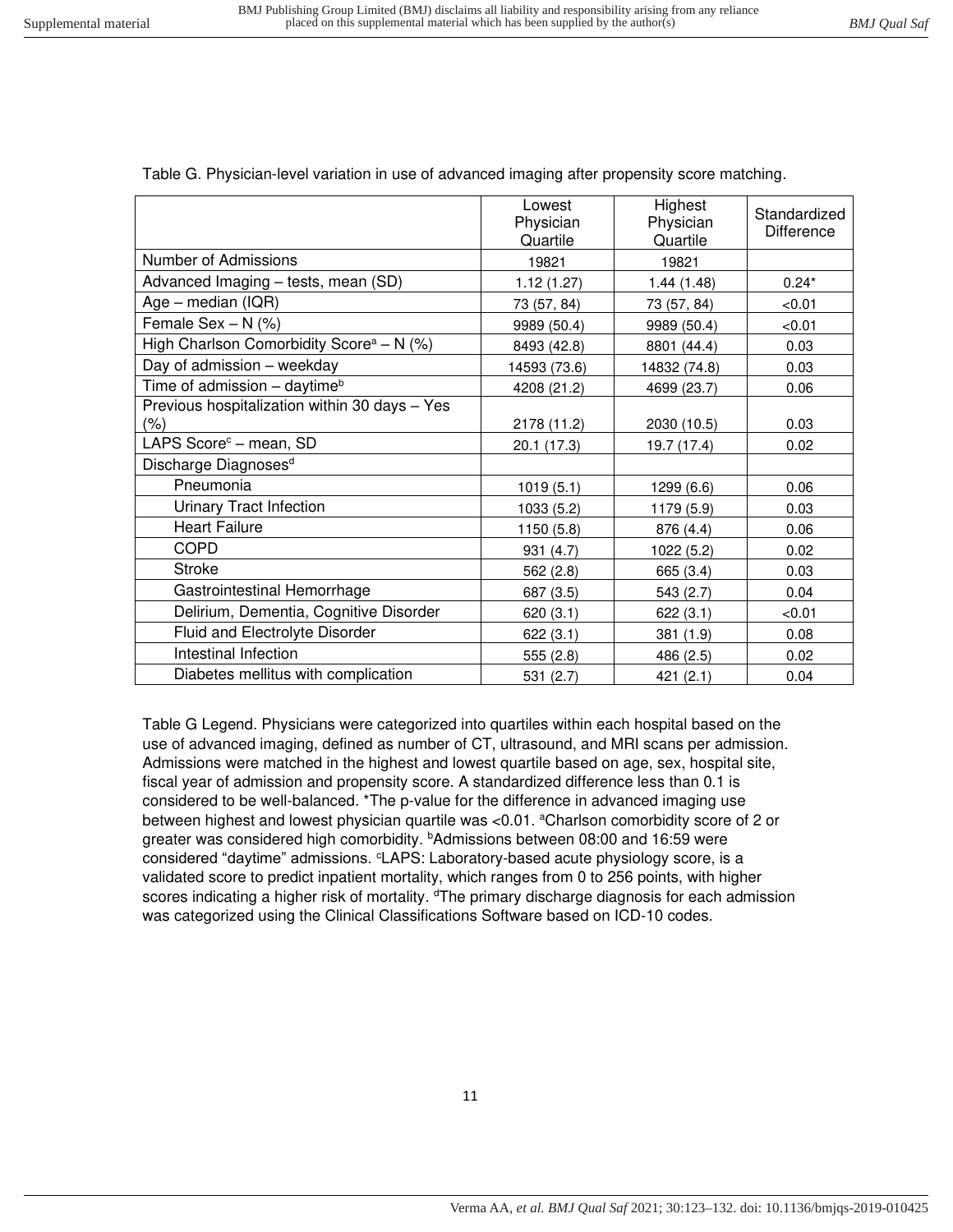Table H. Physician-level variation in in-hospital mortality after propensity score matching, restricted to 10 most common discharge diagnoses.

|                                                         | Lowest Quartile | <b>Highest Quartile</b> | Standardized<br><b>Difference</b> |
|---------------------------------------------------------|-----------------|-------------------------|-----------------------------------|
| Number of Admissions                                    | 4443            | 4443                    |                                   |
| Mortality $- N$ (%)                                     | 144(3.2)        | 218(4.9)                | $0.09*$                           |
| Age - median (IQR)                                      | 78 (65, 86)     | 78 (65, 86)             | < 0.01                            |
| Female Sex $- N$ (%)                                    | 2243 (50.5)     | 2243 (50.5)             | < 0.01                            |
| High Charlson Comorbidity Score <sup>a</sup> - N $(\%)$ | 2195 (49.4)     | 2304 (51.9)             | 0.05                              |
| Day of admission - weekday                              | 3241 (72.9)     | 3559 (80.1)             | 0.17                              |
| Time of admission - daytime <sup>b</sup>                | 890 (20.0)      | 1134 (25.5)             | 0.13                              |
| Previous hospitalization within 30 days - Yes<br>(%)    | 481 (11.0)      | 590 (13.6)              | 0.08                              |
| LAPS Score <sup>c</sup> – mean, SD                      | 21.4 (16.9)     | 21.1(16.2)              | 0.02                              |
| Discharge Diagnoses <sup>d</sup>                        |                 |                         |                                   |
| Pneumonia                                               | 678 (15.3)      | 575 (12.9)              | 0.07                              |
| Urinary Tract Infection                                 | 667 (15.0)      | 621 (14.0)              | 0.03                              |
| <b>Heart Failure</b>                                    | 638 (14.4)      | 707 (15.9)              | 0.04                              |
| <b>COPD</b>                                             | 582 (13.1)      | 563 (12.7)              | 0.01                              |
| <b>Stroke</b>                                           | 296 (6.7)       | 259(5.8)                | 0.03                              |
| Gastrointestinal Hemorrhage                             | 385 (8.7)       | 446 (10.0)              | 0.05                              |
| Delirium, Dementia, Cognitive Disorder                  | 342(7.7)        | 346 (7.8)               | < 0.01                            |
| <b>Fluid and Electrolyte Disorder</b>                   | 305(6.9)        | 311(7.0)                | 0.01                              |
| Intestinal Infection                                    | 288 (6.5)       | 300(6.8)                | 0.01                              |
| Diabetes mellitus with complication                     | 262(5.9)        | 315(7.1)                | 0.05                              |

Table H Legend. Physicians were categorized into quartiles within each hospital based on inhospital mortality. Admissions were matched in the highest and lowest quartile based on age, sex, hospital site, fiscal year of admission and propensity score. A standardized difference less than 0.1 is considered to be well-balanced. \*The p-value for the difference in mortality between highest and lowest physician quartile was <0.01. <sup>a</sup>Charlson comorbidity score of 2 or greater was considered high comorbidity. *PAdmissions between 08:00 and 16:59 were considered* "daytime" admissions. <sup>c</sup>LAPS: Laboratory-based acute physiology score, is a validated score to predict inpatient mortality, which ranges from 0 to 256 points, with higher scores indicating a higher risk of mortality. <sup>d</sup>The primary discharge diagnosis for each admission was categorized using the Clinical Classifications Software based on ICD-10 codes.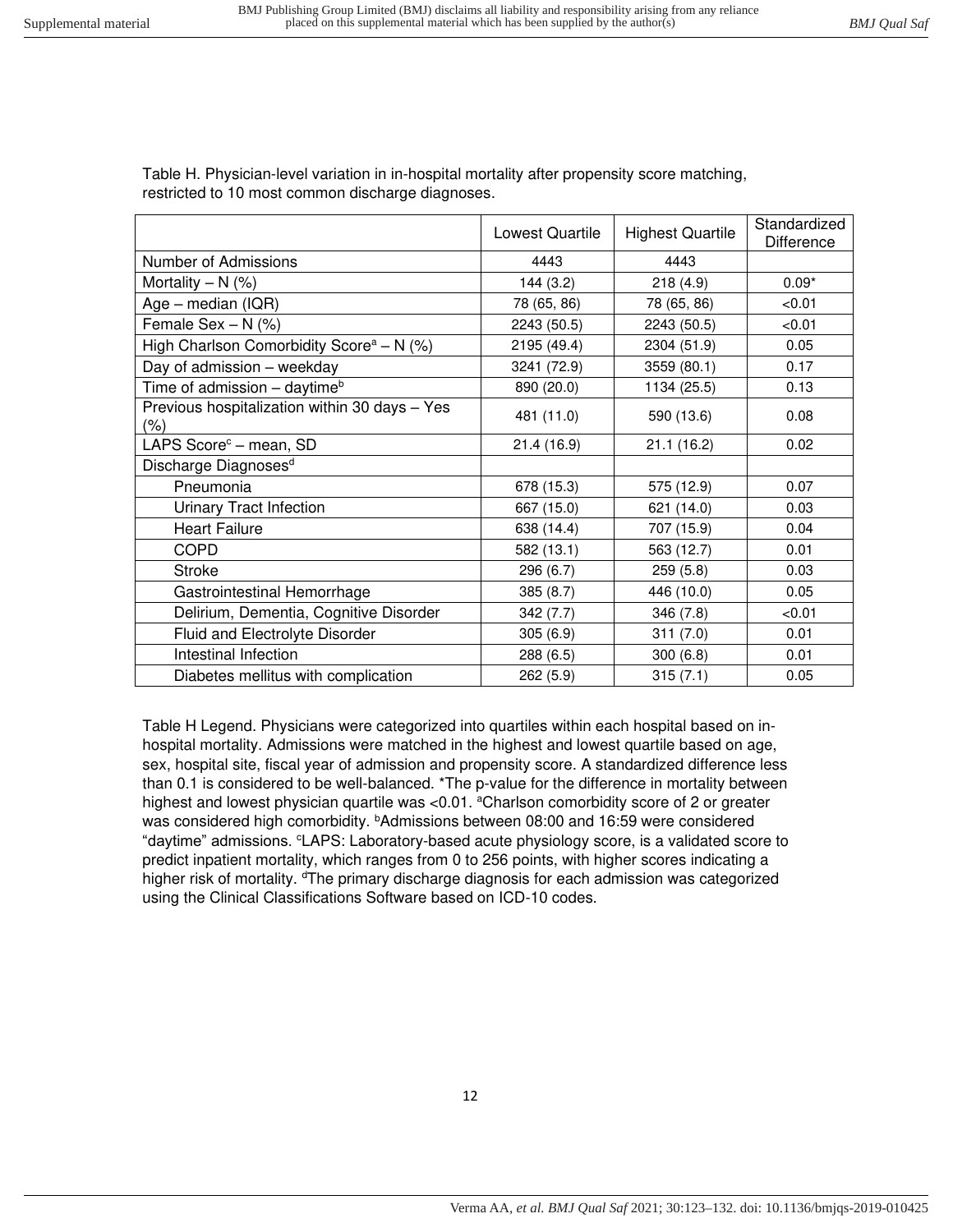| Table I. Physician-level variation in length-of-stay after propensity score matching, restricted to<br>10 most common discharge diagnoses. |                        |                         |                            |
|--------------------------------------------------------------------------------------------------------------------------------------------|------------------------|-------------------------|----------------------------|
|                                                                                                                                            | <b>Lowest Quartile</b> | <b>Highest Quartile</b> | Standardized<br>Difference |

| LUWESI QUAHIIE | <b>Highest Quartile</b> | Difference |
|----------------|-------------------------|------------|
| 6236           | 6236                    |            |
| 5.82(5.19)     | 7.04(5.77)              | $0.22*$    |
| 78 (66, 86)    | 78 (66, 86)             | < 0.01     |
| 3194 (51.2)    | 3194 (51.2)             | < 0.01     |
| 2889 (46.3)    | 3074 (49.3)             | 0.06       |
| 4497 (72.1)    | 4460 (71.5)             | 0.01       |
| 1273 (20.4)    | 1524 (24.4)             | 0.10       |
|                |                         | 0.02       |
| 22.9 (17.0)    | 23.6 (17.7)             | 0.04       |
|                |                         |            |
| 916 (14.7)     | 898 (14.4)              | < 0.01     |
| 918(14.7)      | 951 (15.3)              | 0.02       |
| 882 (14.1)     | 834 (13.4)              | 0.02       |
| 731 (11.7)     | 872 (14.0)              | 0.07       |
| 497 (8.0)      | 595 (9.5)               | 0.06       |
| 521(8.4)       | 460 (7.4)               | 0.04       |
| 540 (8.7)      | 521 (8.4)               | 0.01       |
| 455 (7.3)      | 382(6.1)                | 0.05       |
| 403 (6.5)      | 324(5.2)                | 0.05       |
| 373 (6.0)      | 399 (6.4)               | 0.02       |
|                | 687 (11.3)              | 731 (12.0) |

Table I Legend. Physicians were categorized into quartiles within each hospital based on length-of-stay. Admissions were matched in the highest and lowest quartile based on age, sex, hospital site, fiscal year of admission and propensity score. A standardized difference less than 0.1 is considered to be well-balanced. \*The p-value for the difference in length-of-stay between highest and lowest physician quartile was <0.01. <sup>a</sup>Charlson comorbidity score of 2 or greater was considered high comorbidity. *b***Admissions between 08:00 and 16:59 were considered** "daytime" admissions. <sup>c</sup>LAPS: Laboratory-based acute physiology score, is a validated score to predict inpatient mortality, which ranges from 0 to 256 points, with higher scores indicating a higher risk of mortality. The primary discharge diagnosis for each admission was categorized using the Clinical Classifications Software based on ICD-10 codes.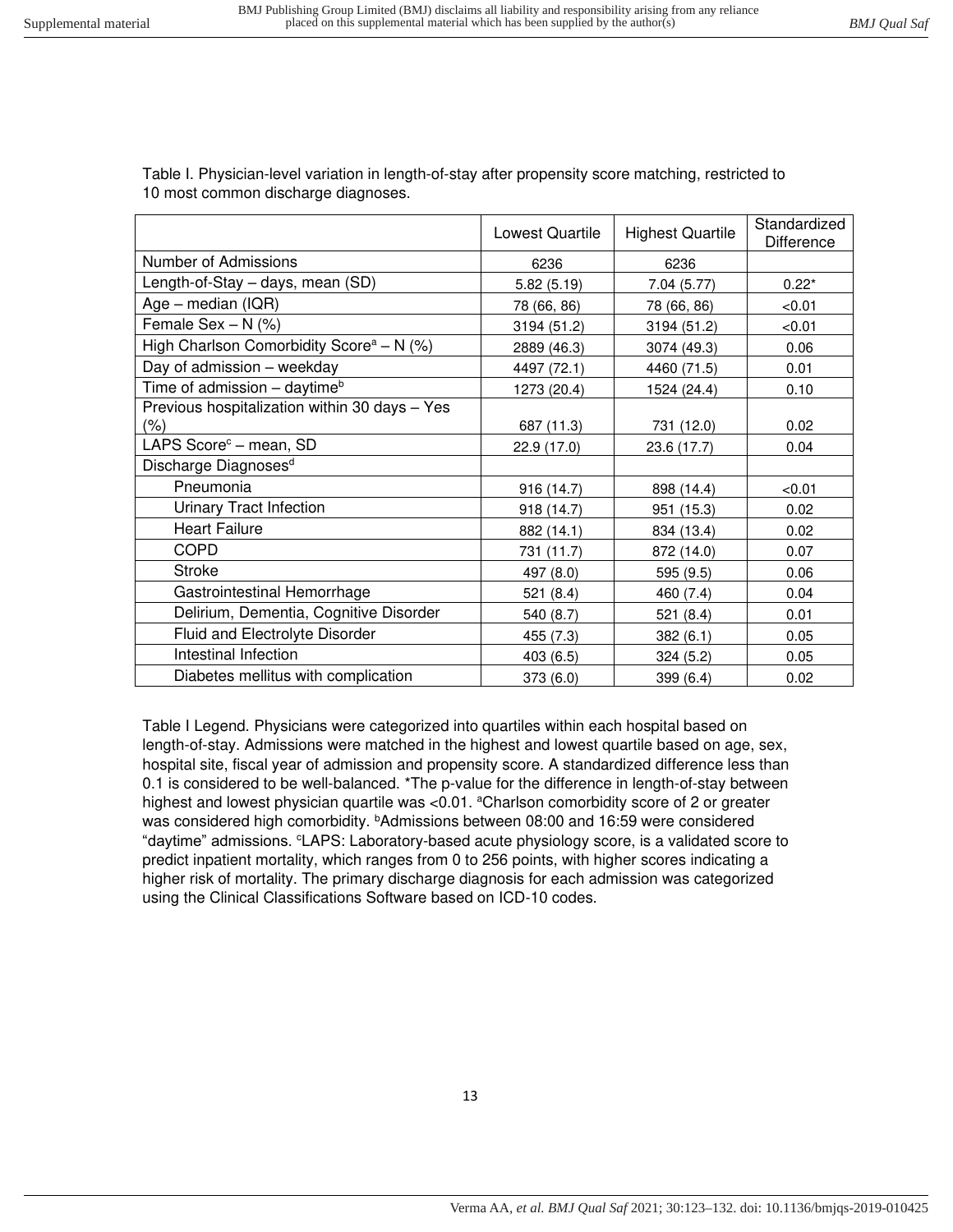Table J. Physician-level variation in 30-day readmission after propensity score matching, restricted to 10 most common discharge diagnoses.

|                                                          | <b>Lowest Quartile</b> | <b>Highest Quartile</b> | Standardized<br><b>Difference</b> |
|----------------------------------------------------------|------------------------|-------------------------|-----------------------------------|
| Number of Admissions                                     | 4642                   | 4642                    |                                   |
| Readmission $- N$ (%)                                    | 647 (13.9)             | 839 (18.1)              | $0.11*$                           |
| Age – median $( IQR)$                                    | 79 (67, 86)            | 79 (67, 86)             | < 0.01                            |
| Female Sex $- N$ (%)                                     | 2417 (52.1)            | 2417 (52.1)             | < 0.01                            |
| High Charlson Comorbidity Score <sup>a</sup> – N $(\%)$  | 2257 (48.6)            | 2339 (50.4)             | 0.04                              |
| Day of admission - weekday                               | 3402 (73.3)            | 3301 (71.1)             | 0.05                              |
| Time of admission - daytime <sup>b</sup>                 | 997 (21.5)             | 1119 (24.1)             | 0.06                              |
| Previous hospitalization within 30 days - Yes<br>$(\% )$ | 521 (11.3)             | 508(11.1)               | 0.01                              |
| LAPS Score <sup>c</sup> - mean, SD                       | 22.0 (16.2)            | 22.4 (16.5)             | 0.03                              |
| Discharge Diagnoses <sup>d</sup>                         |                        |                         |                                   |
| Pneumonia                                                | 616 (13.3)             | 577 (12.4)              | 0.03                              |
| <b>Urinary Tract Infection</b>                           | 669 (14.4)             | 759 (16.4)              | 0.05                              |
| <b>Heart Failure</b>                                     | 681 (14.7)             | 694 (15.0)              | 0.01                              |
| <b>COPD</b>                                              | 583 (12.6)             | 588 (12.7)              | < 0.01                            |
| <b>Stroke</b>                                            | 386 (8.3)              | 352(7.6)                | 0.03                              |
| Gastrointestinal Hemorrhage                              | 368 (7.9)              | 345(7.4)                | 0.02                              |
| Delirium, Dementia, Cognitive Disorder                   | 414 (8.9)              | 390(8.4)                | 0.02                              |
| <b>Fluid and Electrolyte Disorder</b>                    | 363(7.8)               | 375(8.1)                | 0.01                              |
| Intestinal Infection                                     | 286 (6.2)              | 279(6.0)                | 0.01                              |
| Diabetes mellitus with complication                      | 276 (5.9)              | 283(6.1)                | 0.01                              |

Table J Legend. Physicians were categorized into quartiles within each hospital based on the rate of 30-day readmission at a participating hospital. Admissions were matched in the highest and lowest quartile based on age, sex, hospital site, fiscal year of admission and propensity score. A standardized difference less than 0.1 is considered to be well-balanced. \*The p-value for the difference in readmission between highest and lowest physician quartile was <0.01. <sup>a</sup>Charlson comorbidity score of 2 or greater was considered high comorbidity. *bAdmissions* between 08:00 and 16:59 were considered "daytime" admissions. <sup>c</sup>LAPS: Laboratory-based acute physiology score, is a validated score to predict inpatient mortality, which ranges from 0 to 256 points, with higher scores indicating a higher risk of mortality. The primary discharge diagnosis for each admission was categorized using the Clinical Classifications Software based on ICD-10 codes.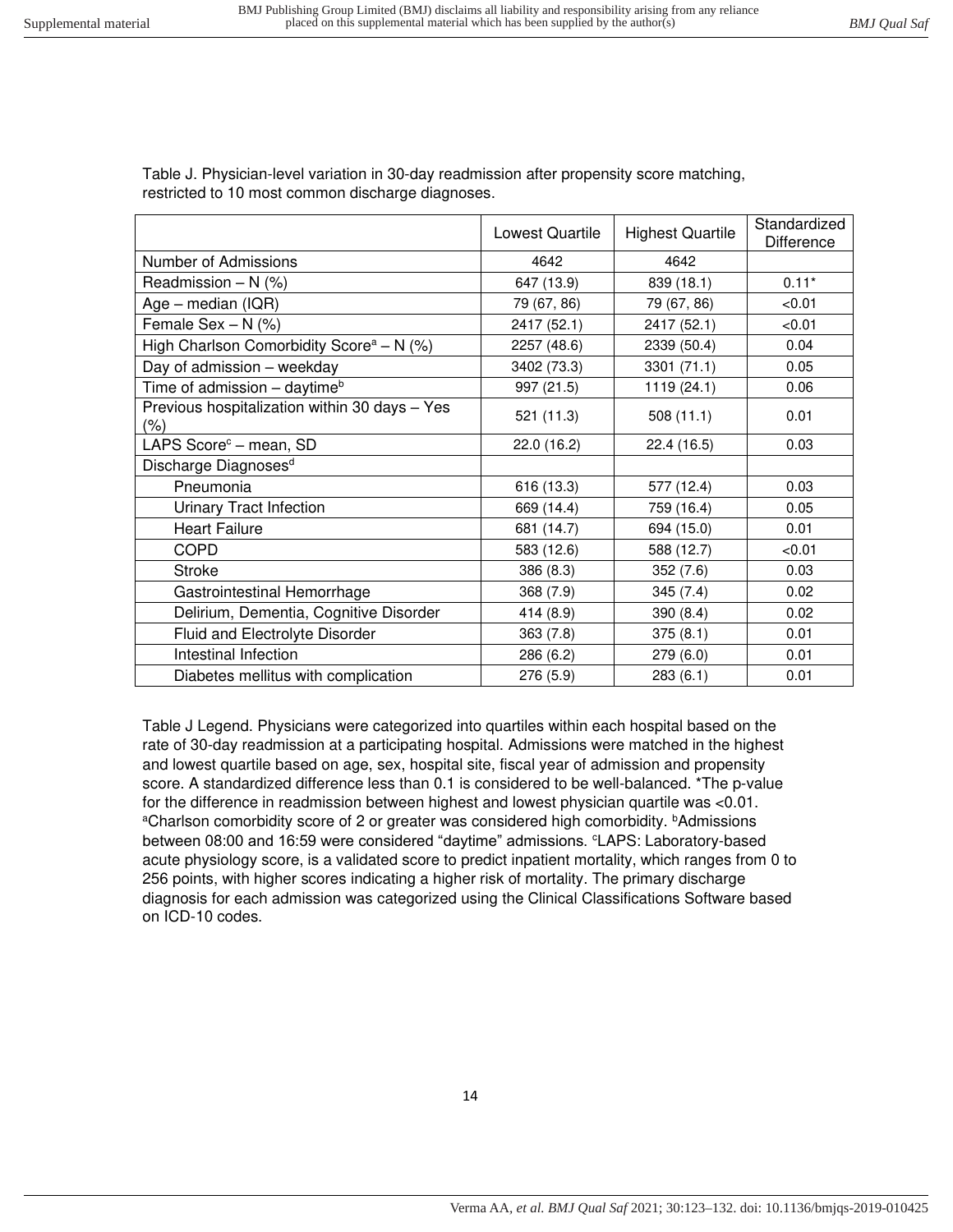Table K. Physician-level variation in use of advanced imaging after propensity score matching, restricted to 10 most common discharge diagnoses.

|                                                         | Lowest Quartile | <b>Highest Quartile</b> | Standardized<br>Difference |
|---------------------------------------------------------|-----------------|-------------------------|----------------------------|
| Number of Admissions                                    | 6967            | 6967                    |                            |
| Advanced Imaging - tests, mean (SD)                     | 0.97(1.19)      | 1.22(1.34)              | $0.20*$                    |
| Age - median (IQR)                                      | 78 (65, 86)     | 78 (65, 86)             | < 0.01                     |
| Female Sex $- N$ (%)                                    | 3589 (51.5)     | 3589 (51.5)             | < 0.01                     |
| High Charlson Comorbidity Score <sup>a</sup> – N $(\%)$ | 3428 (49.2)     | 3395 (48.7)             | < 0.01                     |
| Day of admission - weekday                              | 5033 (72.2)     | 5348 (76.8)             | 0.10                       |
| Time of admission - daytime <sup>b</sup>                | 1557 (22.3)     | 1784 (25.6)             | 0.08                       |
| Previous hospitalization within 30 days - Yes           |                 |                         |                            |
| $(\% )$                                                 | 821 (12.1)      | 739 (10.9)              | 0.04                       |
| LAPS Score <sup>c</sup> – mean, SD                      | 22.1 (16.8)     | 21.3(17.0)              | 0.05                       |
| Discharge Diagnoses <sup>d</sup>                        |                 |                         |                            |
| Pneumonia                                               | 881 (12.6)      | 1316 (18.9)             | 0.17                       |
| <b>Urinary Tract Infection</b>                          | 970 (13.9)      | 1186 (17.0)             | 0.09                       |
| <b>Heart Failure</b>                                    | 1090 (15.6)     | 802 (11.5)              | 0.12                       |
| <b>COPD</b>                                             | 832 (11.9)      | 1066 (15.3)             | 0.10                       |
| <b>Stroke</b>                                           | 477 (6.8)       | 477 (6.8)               | < 0.01                     |
| Gastrointestinal Hemorrhage                             | 641 (9.2)       | 501 (7.2)               | 0.07                       |
| Delirium, Dementia, Cognitive Disorder                  | 608 (8.7)       | 626 (9.0)               | < 0.01                     |
| Fluid and Electrolyte Disorder                          | 497 (7.1)       | 243(3.5)                | 0.16                       |
| Intestinal Infection                                    | 516 (7.4)       | 407 (5.8)               | 0.06                       |
| Diabetes mellitus with complication                     | 455 (6.5)       | 343 (4.9)               | 0.07                       |

Table K Legend. Physicians were categorized into quartiles within each hospital based on the use of advanced imaging, defined as number of CT, ultrasound, and MRI scans per admission. Admissions were matched in the highest and lowest quartile based on age, sex, hospital site, fiscal year of admission and propensity score. A standardized difference less than 0.1 is considered to be well-balanced. \*The p-value for the difference in advanced imaging use between highest and lowest physician quartile was <0.01. <sup>a</sup>Charlson comorbidity score of 2 or greater was considered high comorbidity. **bAdmissions between 08:00 and 16:59 were** considered "daytime" admissions. <sup>c</sup>LAPS: Laboratory-based acute physiology score, is a validated score to predict inpatient mortality, which ranges from 0 to 256 points, with higher scores indicating a higher risk of mortality. The primary discharge diagnosis for each admission was categorized using the Clinical Classifications Software based on ICD-10 codes.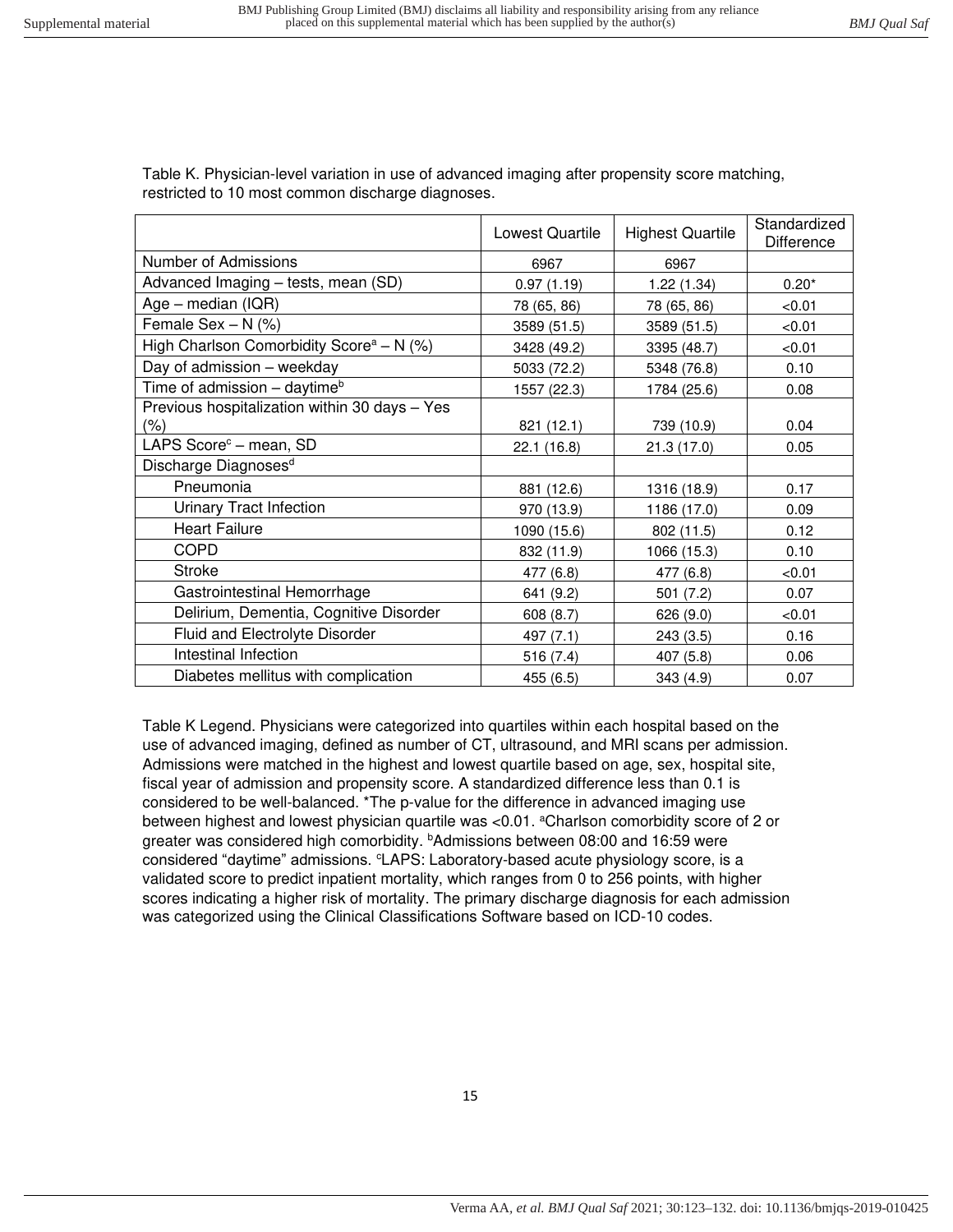| Admission Characteristics in Second Study                         |               | Maximum       |               |               |                            |
|-------------------------------------------------------------------|---------------|---------------|---------------|---------------|----------------------------|
| Period                                                            |               | 2             | 3             | 4             | standardized<br>difference |
| Number of admissions                                              | 12409         | 15502         | 12598         | 11932         |                            |
| Mortality in First Period <sup>*</sup> – N $(%)$                  | 251(3.8)      | 401 (4.7)     | 409(5.4)      | 492(7.1)      | 0.15                       |
| Mortality in Second Period $- N$ (%)                              | 493 (4.6)     | 607(4.4)      | 485 (4.3)     | 527(4.9)      | 0.03                       |
| Age – median $(IQR)$                                              | 73 (56, 84)   | 72 (56, 84)   | 73 (56, 84)   | 74 (57, 84)   | 0.04                       |
| Female Sex $- N$ (%)                                              | 6366 (51.3)   | 7824 (50.5)   | 6243 (49.6)   | 6033 (50.6)   | 0.04                       |
| High Charlson Comorbidity Score <sup>a</sup> - N $(\%)$           | 5179 (41.7)   | 6752 (43.6)   | 5398 (42.8)   | 5061 (42.4)   | 0.04                       |
| Day of admission - weekday                                        | 9145 (73.7)   | 10925 (70.5)  | 9361 (74.3)   | 8846 (74.1)   | 0.09                       |
| Time of admission - daytime <sup>b</sup>                          | 2736 (22.0)   | 2955 (19.1)   | 2715 (21.6)   | 2569 (21.5)   | 0.07                       |
| Previous hospitalization within 30 days <sup>c</sup> - Yes<br>(%) | 1357 (11.1)   | 1760 (11.5)   | 1455 (11.7)   | 1331 (11.3)   | 0.02                       |
| LAPS Score <sup>d</sup> – mean, SD                                | 21.30 (17.39) | 20.60 (17.19) | 20.34 (17.08) | 20.46 (16.98) | 0.06                       |

Table L. Physician-level variation in in-hospital mortality, split-sample validation.

Table L Legend. The 5-year sample was split and physicians were categorized into quartiles based on outcomes in the first 2 years and here we report patient characteristics and outcomes in the same quartiles in the last 3 years. \*This reflects the differences in physician quartiles in the first 2 years. <sup>a</sup>Charlson Comorbidity Index score of 2 or greater was considered high comorbidity. <sup>b</sup>Admissions between 08:00 and 17:00 were considered "daytime" admissions. <sup>c</sup>To a GIM ward at a participating hospital. <sup>d</sup>LAPS: Laboratory-based acute physiology score, is a validated score to predict inpatient mortality, which ranges from 0 to 256 points, with higher scores indicating a higher risk of mortality. The maximum standardized difference across physician mortality quartiles was calculated using the two quartiles that had the largest standardized difference for each variable.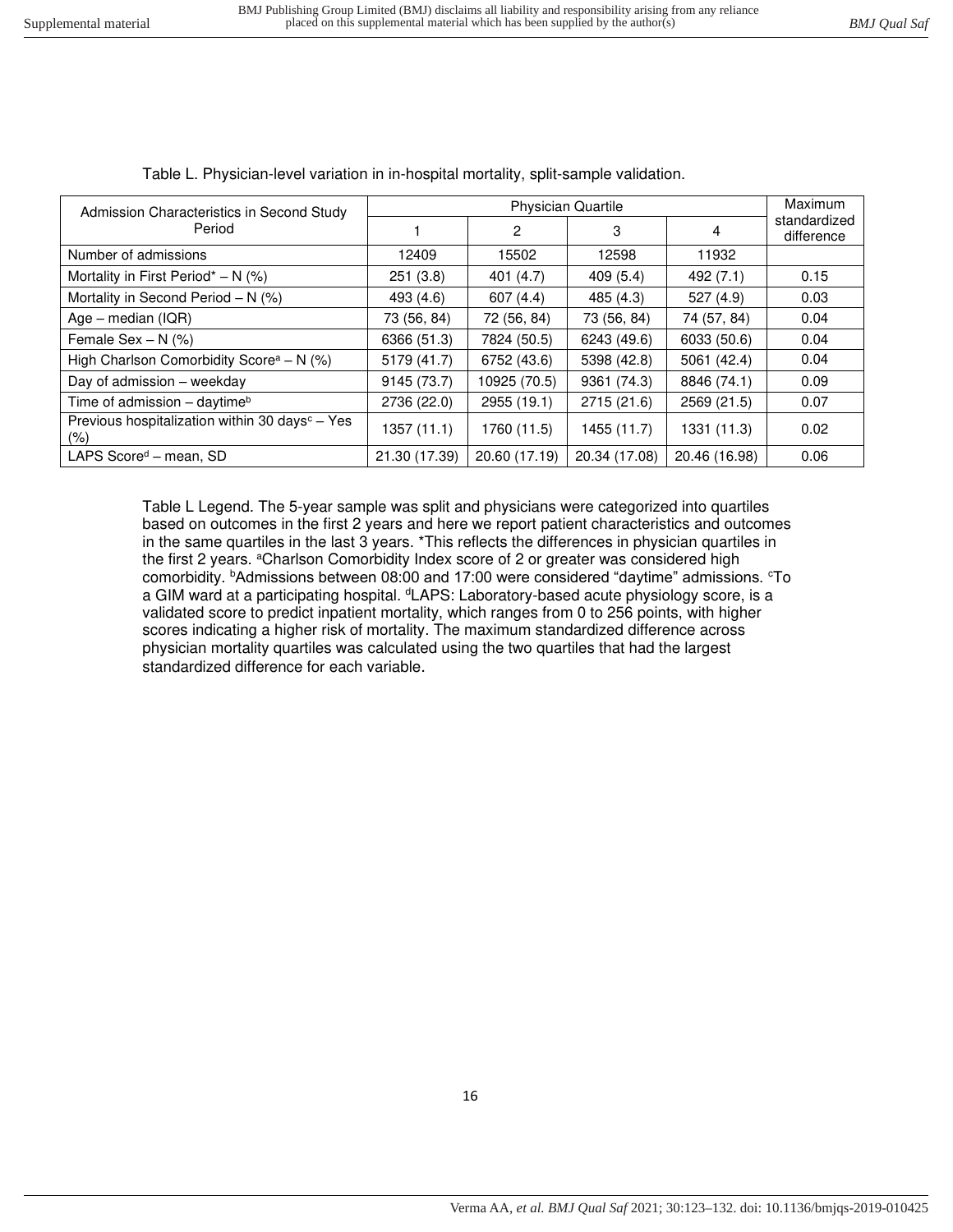| Admission Characteristics in Second Study                             |               | <b>Physician Quartile</b> |               |               |                            |  |  |
|-----------------------------------------------------------------------|---------------|---------------------------|---------------|---------------|----------------------------|--|--|
| Period                                                                |               | 2                         | 3             | 4             | standardized<br>difference |  |  |
| Number of admissions                                                  | 14844         | 13958                     | 10490         | 13149         |                            |  |  |
| Length-of-Stay in First Period* - days, mean<br>(SD)                  | 5.62(5.38)    | 6.30(5.64)                | 6.50(5.76)    | 6.95(6.00)    | 0.23                       |  |  |
| Length-of-Stay in Second Period* - days,<br>mean (SD)                 | 5.76(5.50)    | 6.15(5.68)                | 6.29(5.69)    | 6.45(5.61)    | 0.13                       |  |  |
| Age - median (IQR)                                                    | 74 (56, 85)   | 72 (56, 84)               | 72 (55, 83)   | 73 (57, 84)   | 0.05                       |  |  |
| Female Sex $- N$ (%)                                                  | 7672 (51.7)   | 6970 (49.9)               | 5274 (50.3)   | 6550 (49.8)   | 0.04                       |  |  |
| High Charlson Comorbidity Score <sup>a</sup> - N (%)                  | 6296 (42.4)   | 5791 (41.5)               | 4547 (43.3)   | 5756 (43.8)   | 0.05                       |  |  |
| Day of admission - weekday                                            | 10985 (74.0)  | 10262 (73.5)              | 7450 (71.0)   | 9580 (72.9)   | 0.07                       |  |  |
| Time of admission – daytime <sup>b</sup>                              | 3036 (20.5)   | 3140 (22.5)               | 2340 (22.3)   | 2459 (18.7)   | 0.09                       |  |  |
| Previous hospitalization within 30 days <sup>c</sup> - Yes<br>$(\% )$ | 1593 (10.9)   | 1657 (12.0)               | 1179 (11.4)   | 1474 (11.3)   | 0.04                       |  |  |
| LAPS Score <sup>d</sup> – mean, SD                                    | 20.77 (17.27) | 21.12 (17.34)             | 20.15 (16.87) | 20.50 (17.08) | 0.06                       |  |  |

Table M. Physician-level variation in length-of-stay, split-sample validation.

Table M Legend. The 5-year sample was split and physicians were categorized into quartiles based on outcomes in the first 2 years and here we report patient characteristics and outcomes in the same quartiles in the last 3 years. \*This reflects the differences in physician quartiles in the first 2 years. <sup>a</sup>Charlson Comorbidity Index score of 2 or greater was considered high comorbidity. <sup>b</sup>Admissions between 08:00 and 17:00 were considered "daytime" admissions. <sup>c</sup>To a GIM ward at a participating hospital. <sup>d</sup>LAPS: Laboratory-based acute physiology score, is a validated score to predict inpatient mortality, which ranges from 0 to 256 points, with higher scores indicating a higher risk of mortality. The maximum standardized difference across physician mortality quartiles was calculated using the two quartiles that had the largest standardized difference for each variable.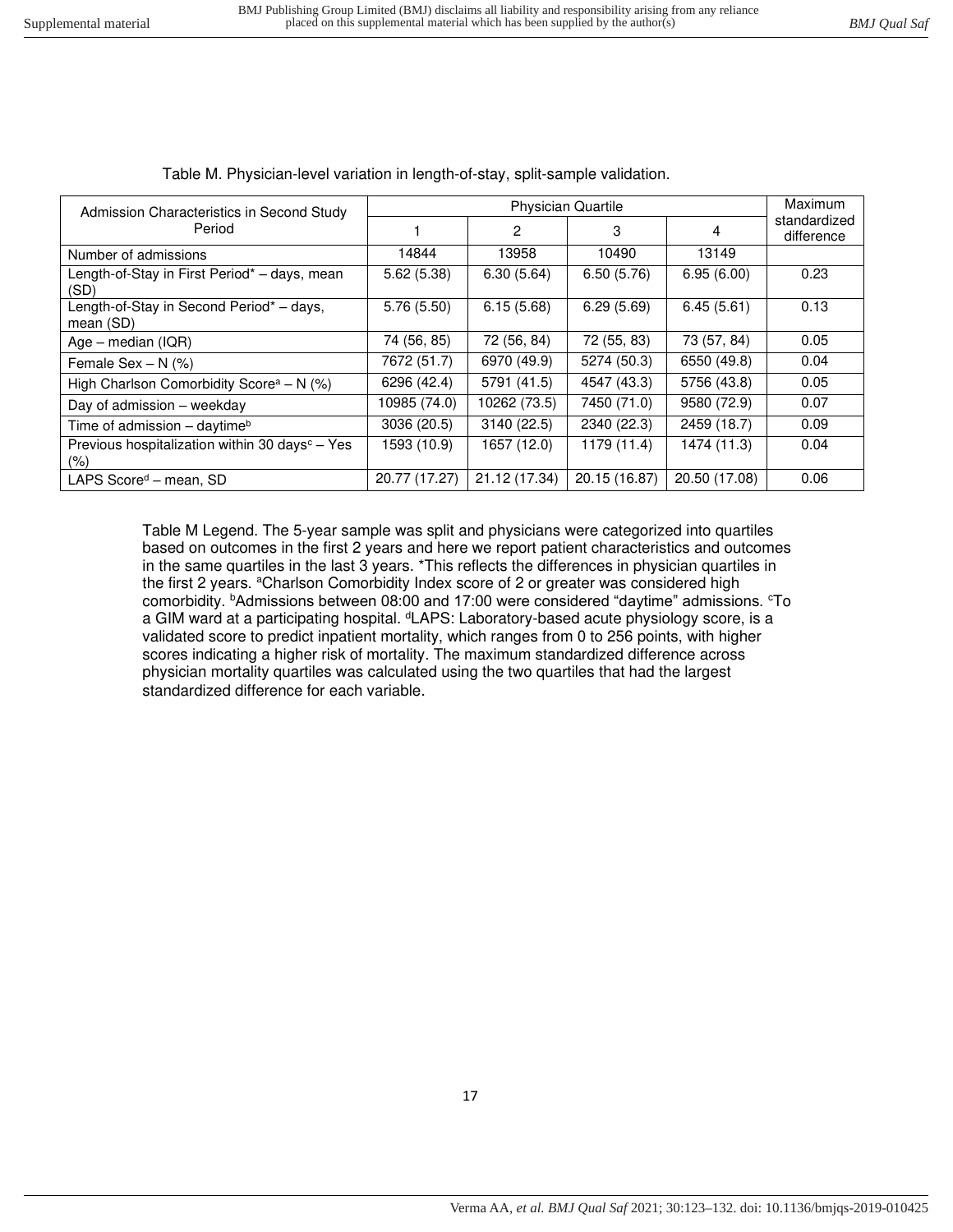| Admission Characteristics in Second Study                         |               | Maximum       |               |               |                            |
|-------------------------------------------------------------------|---------------|---------------|---------------|---------------|----------------------------|
| Period                                                            |               | 2             | 3             | 4             | standardized<br>difference |
| Number of admissions                                              | 14414         | 14203         | 12689         | 11135         |                            |
| Readmission in First Period* $- N$ (%)                            | 1224 (13.6)   | 1209 (15.3)   | 1190 (16.1)   | 1190 (17.5)   | 0.11                       |
| Readmission in Second Period* - N (%)                             | 2038 (15.0)   | 2202 (16.6)   | 1963 (16.4)   | 1656 (15.8)   | 0.04                       |
| Age – median $(IQR)$                                              | 72 (56, 84)   | 72 (55, 84)   | 73 (56, 84)   | 74 (57, 85)   | 0.06                       |
| Female Sex $- N$ (%)                                              | 7331 (50.9)   | 7102 (50.0)   | 6337 (49.9)   | 5696 (51.2)   | 0.02                       |
| High Charlson Comorbidity Score <sup>a</sup> - N $(\%)$           | 6077 (42.2)   | 6149 (43.3)   | 5357 (42.2)   | 4807 (43.2)   | 0.02                       |
| Day of admission - weekday                                        | 10561 (73.3)  | 10531 (74.1)  | 9329 (73.5)   | 7856 (70.6)   | 0.08                       |
| Time of admission - daytime <sup>b</sup>                          | 2883 (20.0)   | 3143(22.1)    | 2439 (19.2)   | 2510 (22.5)   | 0.08                       |
| Previous hospitalization within 30 days <sup>c</sup> – Yes<br>(%) | 1567 (11.0)   | 1648 (11.7)   | 1486 (11.9)   | 1202 (10.9)   | 0.03                       |
| LAPS Score <sup>d</sup> – mean, SD                                | 20.42 (17.12) | 20.75 (17.16) | 21.15 (17.31) | 20.36 (17.06) | 0.04                       |

Table N. Physician-level variation in 30-day readmission, split-sample validation.

Table N Legend. The 5-year sample was split and physicians were categorized into quartiles based on outcomes in the first 2 years and here we report patient characteristics and outcomes in the same quartiles in the last 3 years. \*This reflects the differences in physician quartiles in the first 2 years. <sup>a</sup>Charlson Comorbidity Index score of 2 or greater was considered high comorbidity. **bAdmissions between 08:00 and 17:00 were considered "daytime" admissions.** <sup>c</sup>To a GIM ward at a participating hospital. <sup>d</sup>LAPS: Laboratory-based acute physiology score, is a validated score to predict inpatient mortality, which ranges from 0 to 256 points, with higher scores indicating a higher risk of mortality. The maximum standardized difference across physician mortality quartiles was calculated using the two quartiles that had the largest standardized difference for each variable.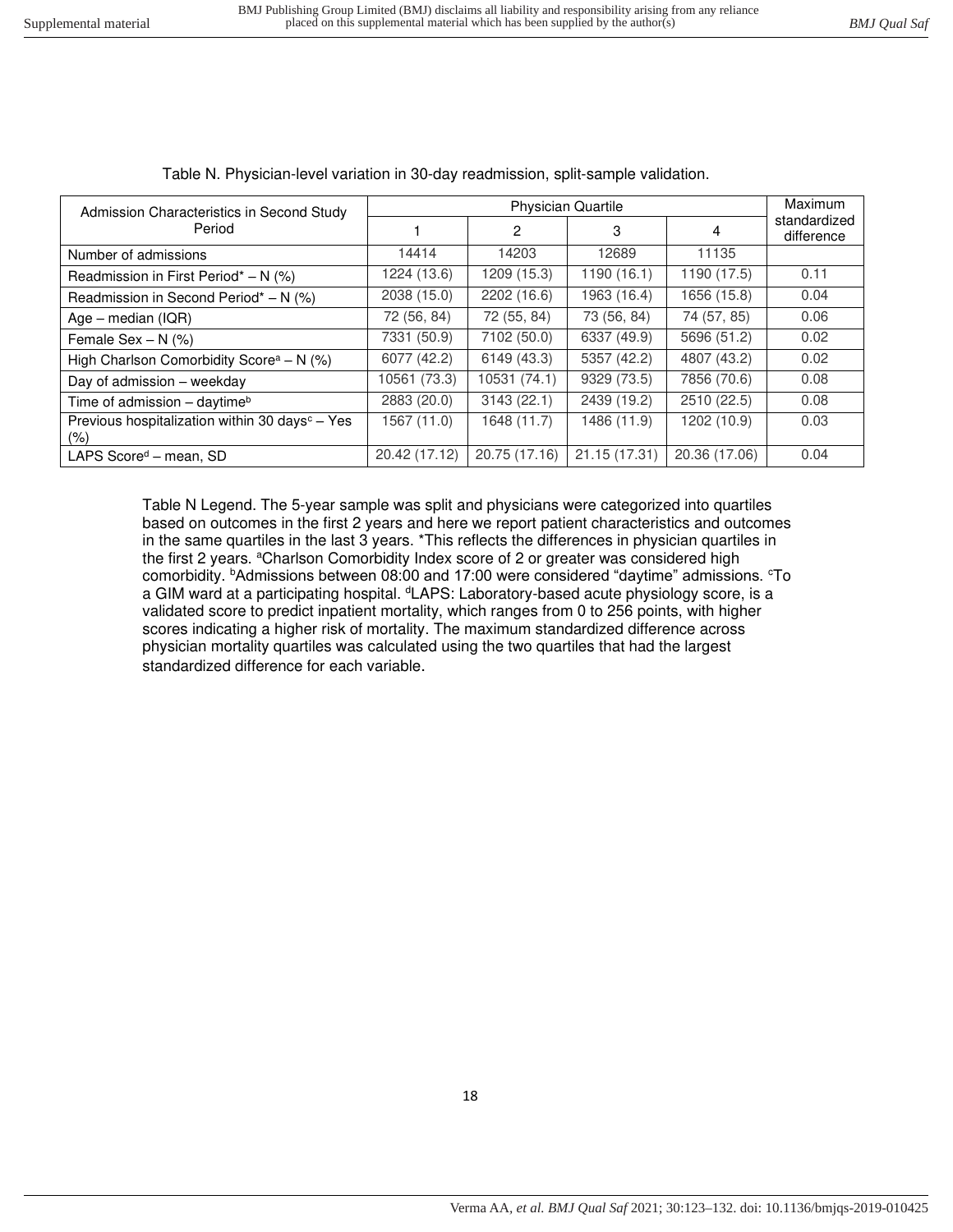| Admission Characteristics in Second Study                             |               | Maximum        |               |               |                            |
|-----------------------------------------------------------------------|---------------|----------------|---------------|---------------|----------------------------|
| Period                                                                |               | $\overline{2}$ | 3             | 4             | standardized<br>difference |
| Number of admissions                                                  | 15477         | 11861          | 10644         | 14459         |                            |
| Imaging in First Period* - Tests, mean (SD)                           | 1.16 (1.27)   | 1.24 (1.33)    | 1.37(1.40)    | 1.54(1.49)    | 0.28                       |
| Imaging in Second Period* - Tests, mean (SD)                          | 1.10 (1.26)   | 1.25 (1.36)    | 1.27(1.37)    | 1.36 (1.42)   | 0.20                       |
| Age – median $(IQR)$                                                  | 74 (56, 84)   | 72 (55, 84)    | 71 (55, 83)   | 73 (57, 84)   | 0.08                       |
| Female Sex $- N$ (%)                                                  | 7977 (51.5)   | 5932 (50.0)    | 5286 (49.7)   | 7271 (50.3)   | 0.04                       |
| High Charlson Comorbidity Score <sup>a</sup> - N (%)                  | 6624 (42.8)   | 4983 (42.0)    | 4463 (41.9)   | 6320 (43.7)   | 0.04                       |
| Day of admission - weekday                                            | 11090 (71.7)  | 8723 (73.5)    | 7819 (73.5)   | 10645 (73.6)  | 0.04                       |
| Time of admission - daytime <sup>b</sup>                              | 3319 (21.4)   | 2574 (21.7)    | 2142 (20.1)   | 2940 (20.3)   | 0.04                       |
| Previous hospitalization within 30 days <sup>c</sup> – Yes<br>$(\% )$ | 1702(11.1)    | 1342 (11.5)    | 1231(11.7)    | 1628 (11.4)   | 0.02                       |
| LAPS Score <sup>d</sup> - mean, SD                                    | 21.08 (17.38) | 20.69 (17.08)  | 20.51 (17.23) | 20.34 (16.95) | 0.04                       |

Table O. Physician-level variation in use of advanced imaging, split-sample validation.

Table O Legend. The 5-year sample was split and physicians were categorized into quartiles based on outcomes in the first 2 years and here we report patient characteristics and outcomes in the same quartiles in the last 3 years. \*This reflects the differences in physician quartiles in the first 2 years. <sup>a</sup>Charlson Comorbidity Index score of 2 or greater was considered high comorbidity. <sup>b</sup>Admissions between 08:00 and 17:00 were considered "daytime" admissions. <sup>c</sup>To a GIM ward at a participating hospital. <sup>d</sup>LAPS: Laboratory-based acute physiology score, is a validated score to predict inpatient mortality, which ranges from 0 to 256 points, with higher scores indicating a higher risk of mortality. The maximum standardized difference across physician mortality quartiles was calculated using the two quartiles that had the largest standardized difference for each variable.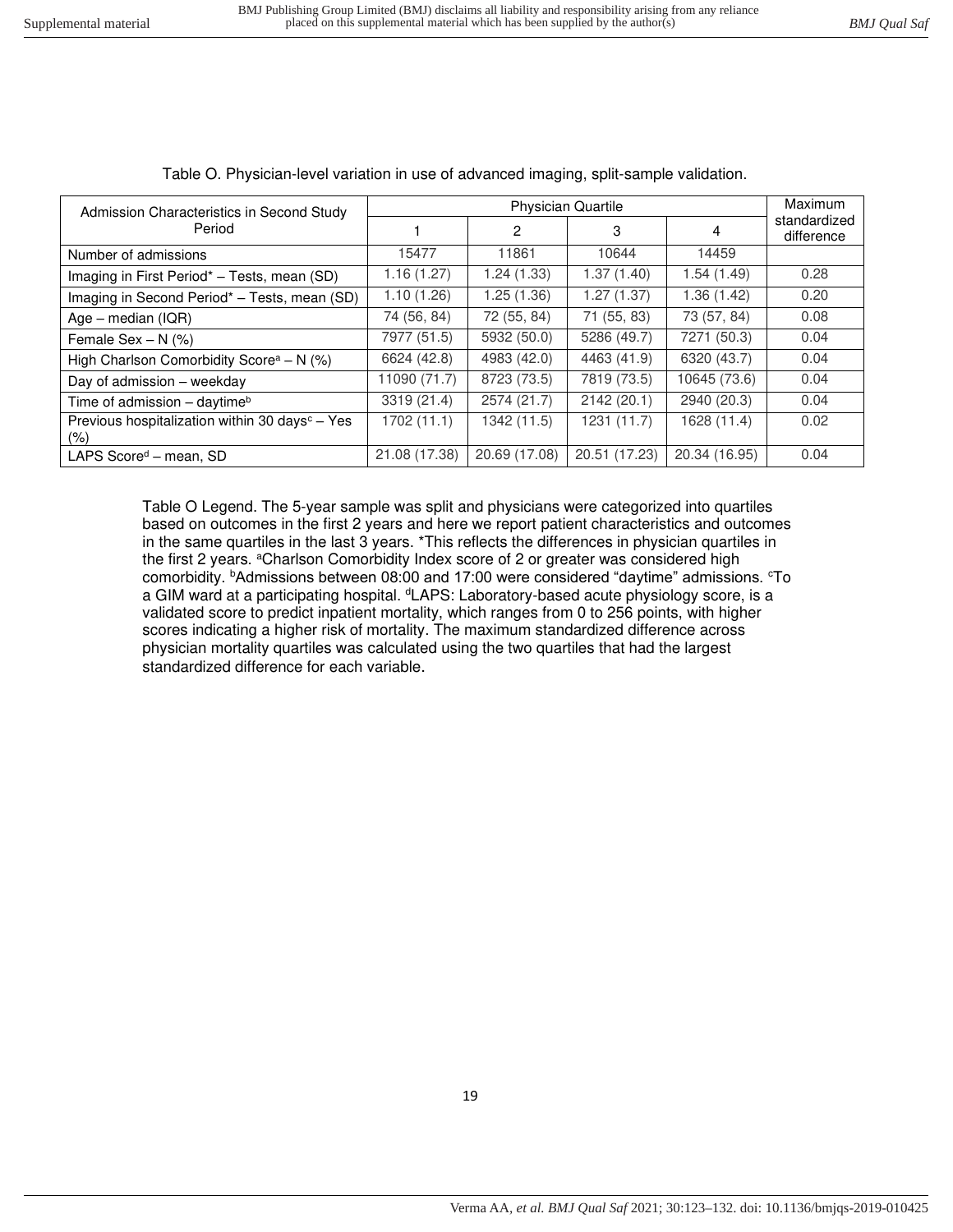|                                                                    |               | <b>Physician Quartile</b> |               |               |                            |  |  |
|--------------------------------------------------------------------|---------------|---------------------------|---------------|---------------|----------------------------|--|--|
| <b>Admission Characteristics</b>                                   |               | $\mathbf{2}$              | 3             | 4             | standardized<br>difference |  |  |
| Number of admissions                                               | 14372         | 16252                     | 20343         | 15015         |                            |  |  |
| Mortality $- N$ (%)                                                | 481 (3.4)     | 642(4.0)                  | 985(4.9)      | 877 (5.9)     | 0.12                       |  |  |
| Age – median $( IQR)$                                              | 71 (54, 83)   | 70 (54, 83)               | 72 (54, 83)   | 71 (54, 83)   | 0.03                       |  |  |
| Female Sex $- N$ (%)                                               | 7354 (51.2)   | 8105 (49.9)               | 10251 (50.4)  | 7556 (50.3)   | 0.03                       |  |  |
| High Charlson Comorbidity Score <sup>a</sup> - N $(\%)$            | 5772 (40.2)   | 6327 (38.9)               | 8190 (40.3)   | 6166 (41.1)   | 0.04                       |  |  |
| Day of admission - weekday                                         | 10235 (71.2)  | 12208 (75.1)              | 15034 (73.9)  | 11259 (75.0)  | 0.09                       |  |  |
| Time of admission - daytime <sup>b</sup>                           | 2903 (20.2)   | 3708 (22.8)               | 3824 (18.8)   | 3332 (22.2)   | 0.10                       |  |  |
| Previous hospitalization within 30 days <sup>c</sup> - Yes<br>(% ) | 1452 (10.4)   | 1715 (10.9)               | 2196(11.1)    | 1534 (10.5)   | 0.03                       |  |  |
| LAPS Score <sup>d</sup> – mean, SD                                 | 18.23 (16.56) | 18.50 (16.53)             | 19.23 (16.73) | 19.21 (17.02) | 0.06                       |  |  |

Table P. Physician-level variation in in-hospital mortality, single attending physician.

Table P Legend. This analysis included only hospitalizations with the same admitting, discharging, and most responsible physician (ie. only a single attending physician). <sup>a</sup>Charlson Comorbidity Index score of 2 or greater was considered high comorbidity. *bAdmissions between* 08:00 and 17:00 were considered "daytime" admissions. To a GIM ward at a participating hospital. <sup>d</sup>LAPS: Laboratory-based acute physiology score, is a validated score to predict inpatient mortality, which ranges from 0 to 256 points, with higher scores indicating a higher risk of mortality. The maximum standardized difference across physician mortality quartiles was calculated using the two quartiles that had the largest standardized difference for each variable.

20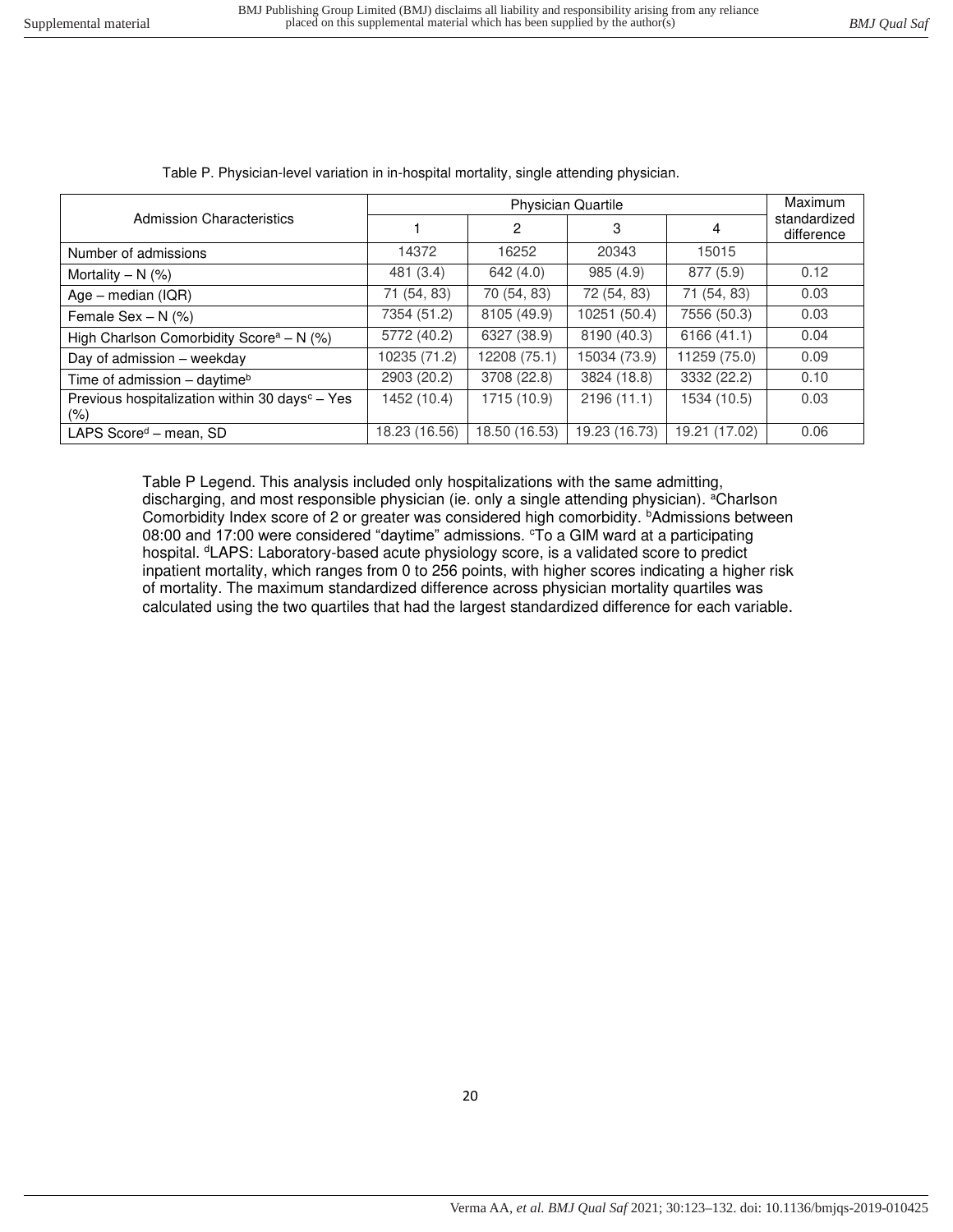|                                                                   |               | <b>Maximum</b> |               |               |                            |
|-------------------------------------------------------------------|---------------|----------------|---------------|---------------|----------------------------|
| <b>Admission Characteristics</b>                                  |               | $\mathbf{2}$   | 3             | 4             | standardized<br>difference |
| Number of admissions                                              | 14063         | 15129          | 18918         | 17872         |                            |
| Length-of-stay - days, mean (SD)                                  | 481 (3.4)     | 642(4.0)       | 985(4.9)      | 877 (5.9)     | 0.12                       |
| $Age - median (IQR)$                                              | 72 (54, 83)   | 70 (53, 83)    | 71 (54, 83)   | 72 (54, 83)   | 0.05                       |
| Female Sex $- N$ (%)                                              | 7142 (50.8)   | 7539 (49.8)    | 9630 (50.9)   | 8955 (50.1)   | 0.02                       |
| High Charlson Comorbidity Score <sup>a</sup> - N $(\%)$           | 5270 (37.5)   | 6139 (40.6)    | 7660 (40.5)   | 7386 (41.3)   | 0.08                       |
| Day of admission - weekday                                        | 10496 (74.6)  | 11161 (73.8)   | 14200 (75.1)  | 12879 (72.1)  | 0.07                       |
| Time of admission - daytime <sup>b</sup>                          | 2849 (20.3)   | 2884 (19.1)    | 4314 (22.8)   | 3720 (20.8)   | 0.09                       |
| Previous hospitalization within 30 days <sup>c</sup> - Yes<br>(%) | 1354 (9.9)    | 1667 (11.4)    | 2001 (10.9)   | 1875 (10.8)   | 0.05                       |
| LAPS $Scored - mean$ , SD                                         | 19.36 (16.80) | 18.89 (16.84)  | 18.44 (16.52) | 18.76 (16.75) | 0.06                       |

Table Q. Physician-level variation in length-of-stay, single attending physician.

Table Q Legend. This analysis included only hospitalizations with the same admitting, discharging, and most responsible physician (ie. only a single attending physician). <sup>a</sup>Charlson Comorbidity Index score of 2 or greater was considered high comorbidity. *bAdmissions between* 08:00 and 17:00 were considered "daytime" admissions. To a GIM ward at a participating hospital. <sup>d</sup>LAPS: Laboratory-based acute physiology score, is a validated score to predict inpatient mortality, which ranges from 0 to 256 points, with higher scores indicating a higher risk of mortality. The maximum standardized difference across physician mortality quartiles was calculated using the two quartiles that had the largest standardized difference for each variable.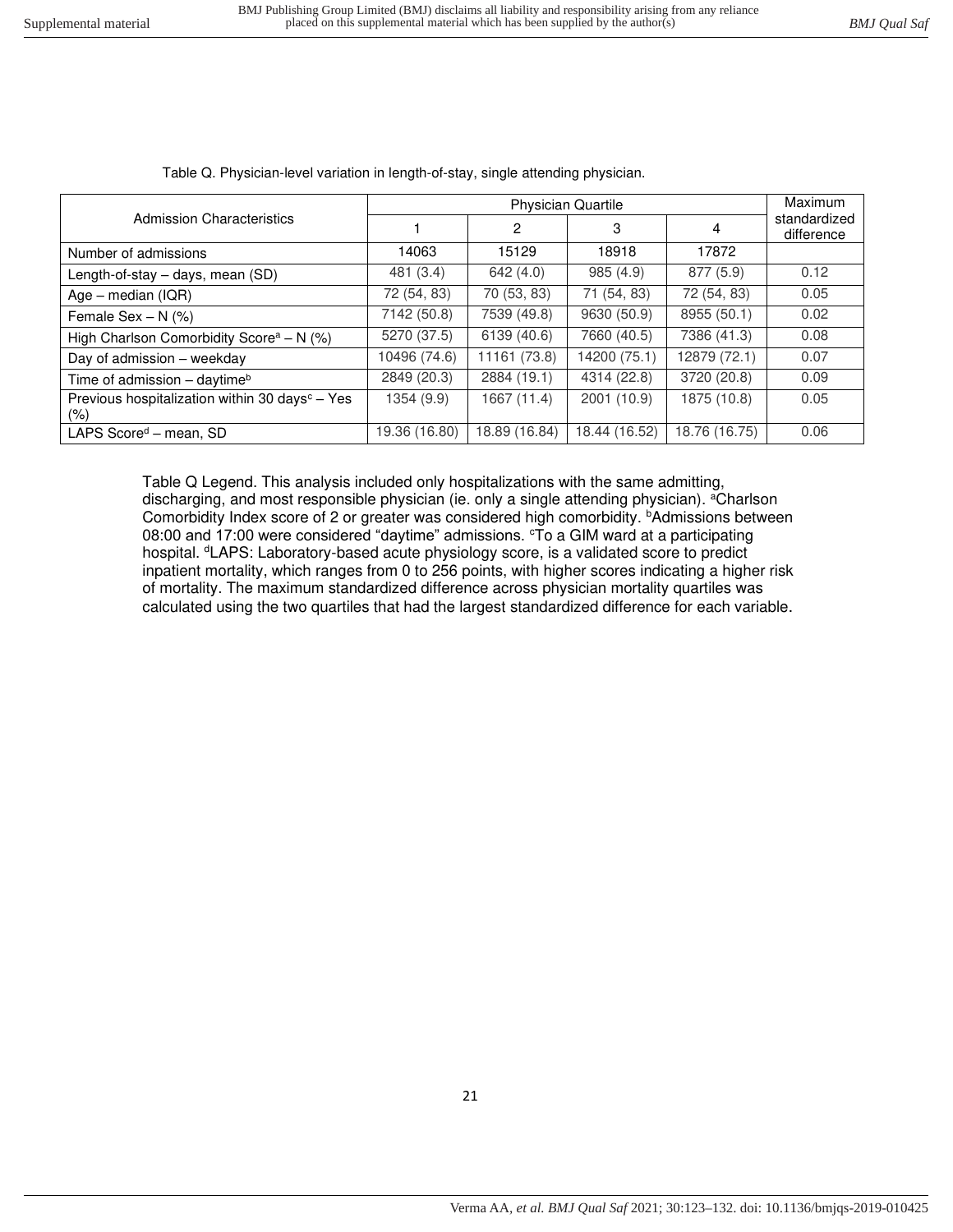|                                                                    |               | <b>Maximum</b> |               |               |                            |
|--------------------------------------------------------------------|---------------|----------------|---------------|---------------|----------------------------|
| Admission Characteristics                                          |               | $\mathbf{2}$   | 3             | 4             | standardized<br>difference |
| Number of admissions                                               | 14070         | 16840          | 20322         | 14750         |                            |
| Readmission $- N$ (%)                                              | 1781 (13.5)   | 2377 (15.0)    | 3139 (16.5)   | 2441 (17.6)   | 0.11                       |
| $Age - median (IQR)$                                               | 71 (53, 83)   | 71 (54, 83)    | 71 (54, 83)   | 72 (54, 84)   | 0.04                       |
| Female Sex $- N$ (%)                                               | 7064 (50.2)   | 8365 (49.7)    | 10277 (50.6)  | 7560 (51.3)   | 0.03                       |
| High Charlson Comorbidity Score <sup>a</sup> - N (%)               | 5539 (39.4)   | 6600 (39.2)    | 8347 (41.1)   | 5969 (40.5)   | 0.04                       |
| Day of admission - weekday                                         | 10555 (75.0)  | 12408 (73.7)   | 15208 (74.8)  | 10565 (71.6)  | 0.08                       |
| Time of admission - daytime <sup>b</sup>                           | 2833 (20.1)   | 3500 (20.8)    | 4288 (21.1)   | 3146 (21.3)   | 0.03                       |
| Previous hospitalization within 30 days <sup>c</sup> - Yes<br>(% ) | 1413 (10.3)   | 1703 (10.4)    | 2220 (11.3)   | 1561 (10.9)   | 0.03                       |
| LAPS Score <sup>d</sup> - mean, SD                                 | 18.69 (16.61) | 18.41 (16.56)  | 18.82 (16.82) | 19.44 (16.82) | 0.06                       |

Table R. Physician-level variation in 30-day readmission, single attending physician.

Table R Legend. This analysis included only hospitalizations with the same admitting, discharging, and most responsible physician (ie. only a single attending physician). <sup>a</sup>Charlson Comorbidity Index score of 2 or greater was considered high comorbidity. *bAdmissions between* 08:00 and 17:00 were considered "daytime" admissions.  $c$ To a GIM ward at a participating hospital. <sup>d</sup>LAPS: Laboratory-based acute physiology score, is a validated score to predict inpatient mortality, which ranges from 0 to 256 points, with higher scores indicating a higher risk of mortality. The maximum standardized difference across physician mortality quartiles was calculated using the two quartiles that had the largest standardized difference for each variable.

22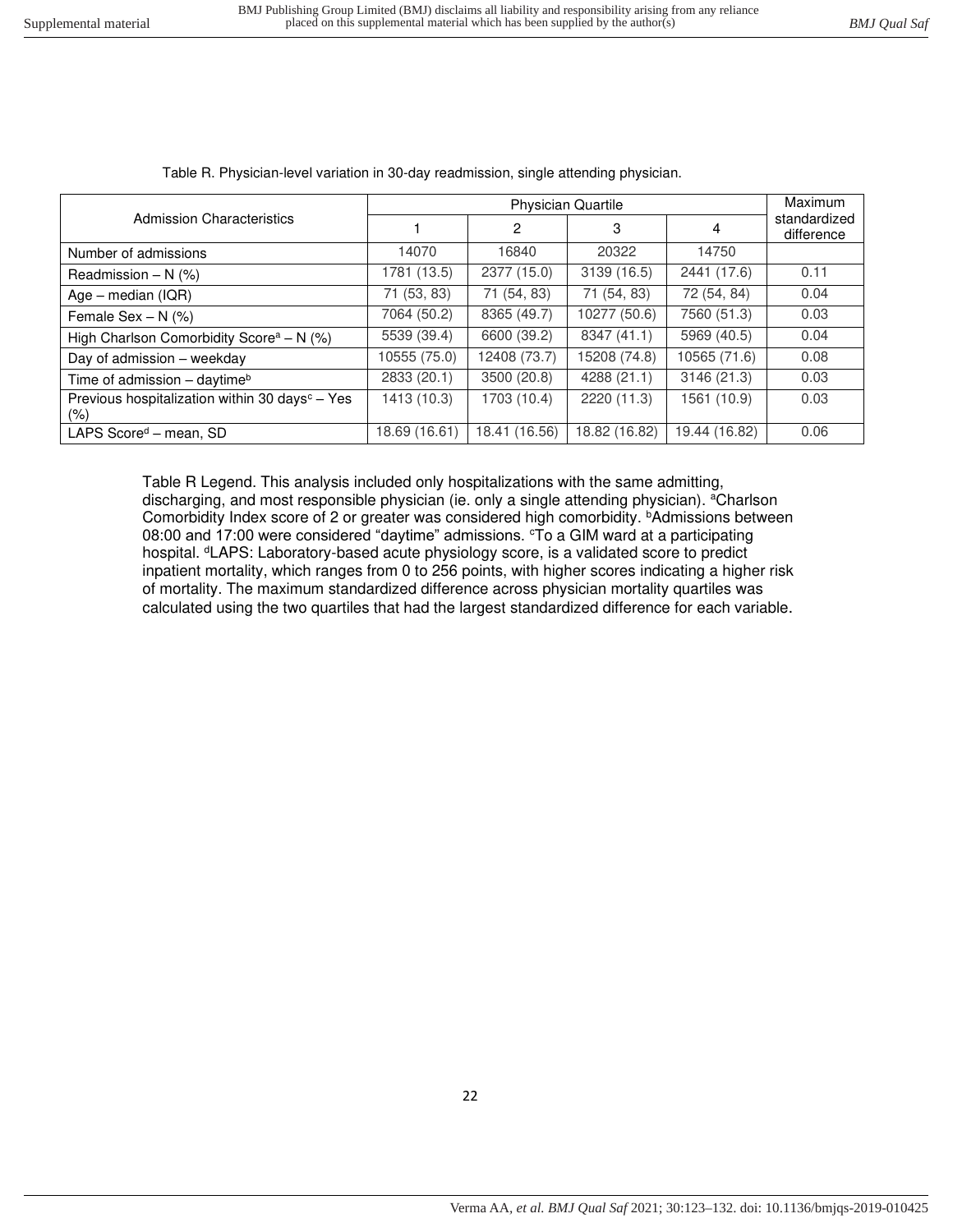|                                                                   |               | Maximum        |               |               |                            |
|-------------------------------------------------------------------|---------------|----------------|---------------|---------------|----------------------------|
| Admission Characteristics                                         |               | $\overline{2}$ | 3             | 4             | standardized<br>difference |
| Number of admissions                                              | 17828         | 16571          | 14997         | 16586         |                            |
| Advanced Imaging - Tests, mean (SD)                               | 0.93(1.09)    | 1.04(1.19)     | 1.13(1.25)    | 1.23 (1.30)   | 0.25                       |
| $Age - median (IQR)$                                              | 71 (54, 83)   | 71 (54, 83)    | 71 (54, 83)   | 72 (54, 83)   | 0.03                       |
| Female Sex $- N$ (%)                                              | 9086 (51.0)   | 8249 (49.8)    | 7611 (50.8)   | 8320 (50.2)   | 0.02                       |
| High Charlson Comorbidity Score <sup>a</sup> - N (%)              | 6975 (39.1)   | 6694 (40.4)    | 6118 (40.8)   | 6668 (40.2)   | 0.03                       |
| Day of admission - weekday                                        | 13288 (74.5)  | 12178 (73.5)   | 11168 (74.5)  | 12102 (73.0)  | 0.04                       |
| Time of admission - daytime <sup>b</sup>                          | 961 (22.2)    | 3043 (18.4)    | 2893 (19.3)   | 3870 (23.3)   | 0.12                       |
| Previous hospitalization within 30 days <sup>c</sup> - Yes<br>(%) | 1822 (10.5)   | 1801 (11.2)    | 1580 (11.0)   | 1694 (10.5)   | 0.02                       |
| LAPS Score <sup>d</sup> - mean, SD                                | 19.68 (17.11) | 18.58 (16.58)  | 18.69 (16.64) | 18.27 (16.46) | 0.08                       |

Table S. Physician-level variation in use of advanced imaging, single attending physician.

Table S Legend. This analysis included only hospitalizations with the same admitting, discharging, and most responsible physician (ie. only a single attending physician). <sup>a</sup>Charlson Comorbidity Index score of 2 or greater was considered high comorbidity. *bAdmissions between* 08:00 and 17:00 were considered "daytime" admissions.  $c$ To a GIM ward at a participating hospital. <sup>d</sup>LAPS: Laboratory-based acute physiology score, is a validated score to predict inpatient mortality, which ranges from 0 to 256 points, with higher scores indicating a higher risk of mortality. The maximum standardized difference across physician mortality quartiles was calculated using the two quartiles that had the largest standardized difference for each variable.